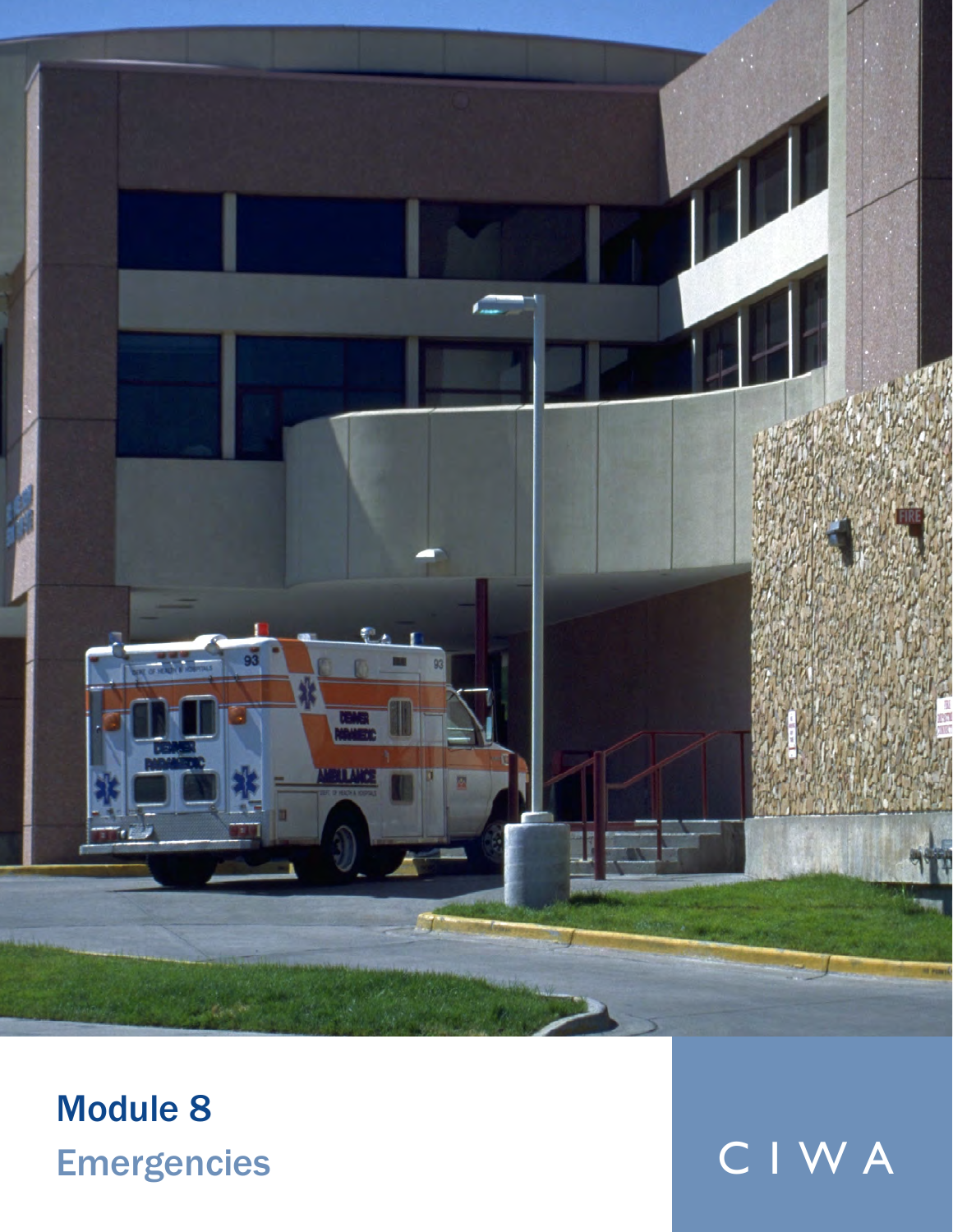#### **Table of Contents**

| Introduction 13 |  |
|-----------------|--|
|                 |  |
|                 |  |
|                 |  |
|                 |  |
|                 |  |
|                 |  |
|                 |  |
|                 |  |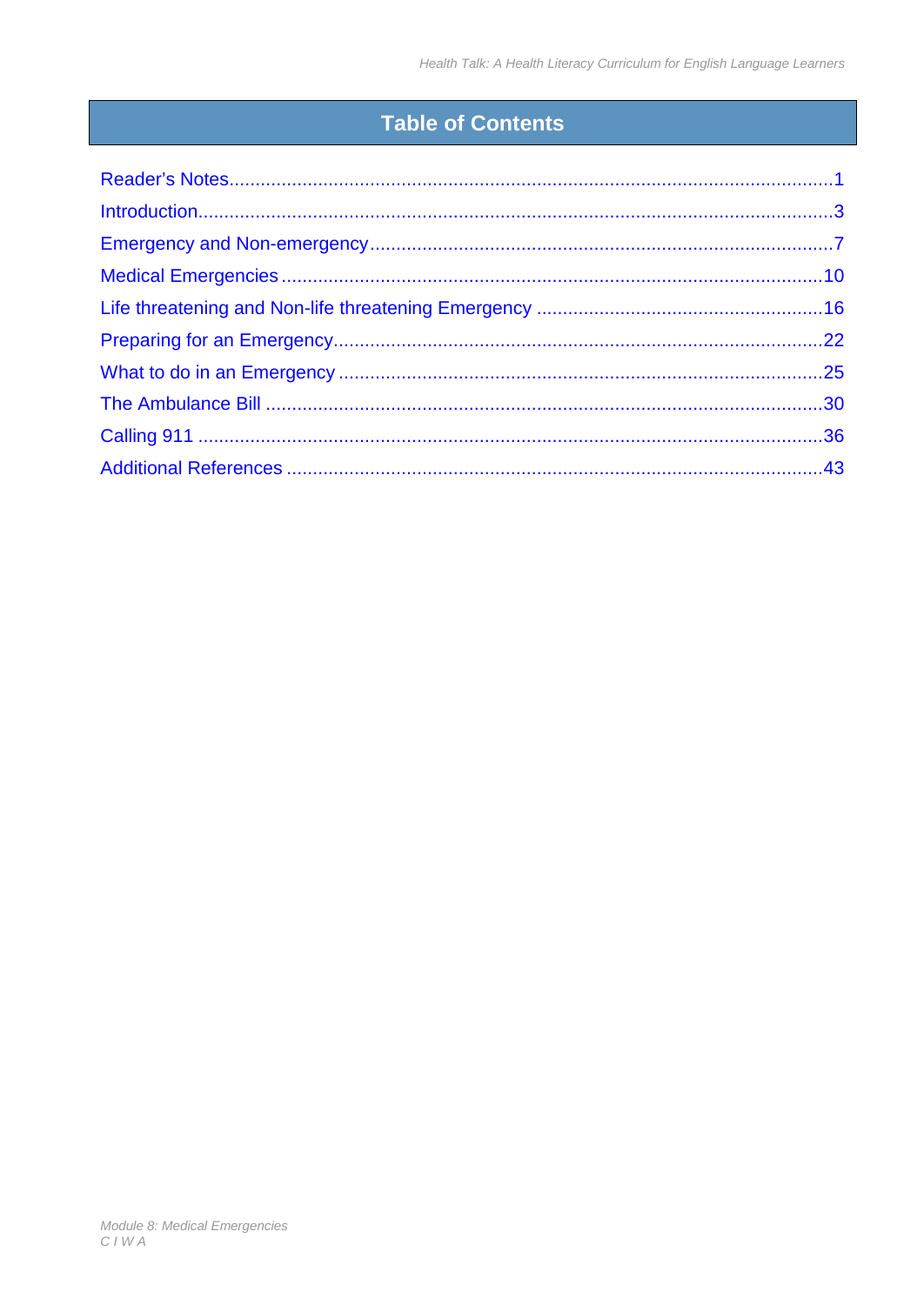#### **Reader's Notes**

<span id="page-2-0"></span>The module 'Medical Emergencies' differentiates between medical emergencies and nonemergency health issues. It shows learners how to recognize medical emergencies and how to respond effectively. An overview of the material covered in the module is provided in the introduction. This covers the salient features of the module and serves as a useful source of information for the facilitators. We recommend that the facilitators read the introduction so that they have complete information before going to the class. The introduction is written in plain language so that it can be effectively incorporated into effective lesson delivery.

Activity sheets that support the learning objectives are included in the module to reinforce the key health concepts that are being explored. A sample lesson plan which includes the targeted Canadian Language Benchmark (CLB) level of the learners and time estimation; and additional information about the topic has been provided with all activities. A visual glossary has been provided to assist the facilitator in explaining the new vocabulary. It is up to the facilitator to include, omit or adapt the activities according to the needs and level of the learners.

Keeping in mind the limited literacy level of the learners, the preferred method for teaching the curriculum envisages the following stages:

- 1. Introduce the subject and prompt a discussion, through brainstorm questions provided in the facilitator's notes. This reveals the existing knowledge the learners possess on the topic. Guide learners to relate their experiences and opinions about the topic. These discussions kindle interest and gain the attention of the learners, while providing an assessment to the teacher.
- 2. Introduce vocabulary by writing the key words on the board and teaching their meanings by showing pictures. When feasible, use of transparencies/power points /realia (real life objects)/models/charts may be made to augment the learning.
- 3. Actively maintain learner participation by miming, choral repetition, role play, questioning, inviting opinions etc.
- 4. Review the activity sheet thoroughly and address learners' questions. This is achieved by active questioning, hinting at answers, allowing the learners come to a conclusive solution and then revealing the correct answer.
- 5. Ask the learners to attempt the activity and clarify as much as possible, without giving the answers.

Facilitators should use their discretion to select the activity sheets that best align with the level of their learners. Recapitulation and repetition is important at all stages.

During facilitation, handouts and activities should be distributed to the learners. They should be prompted to seek clarifications about the handout contents.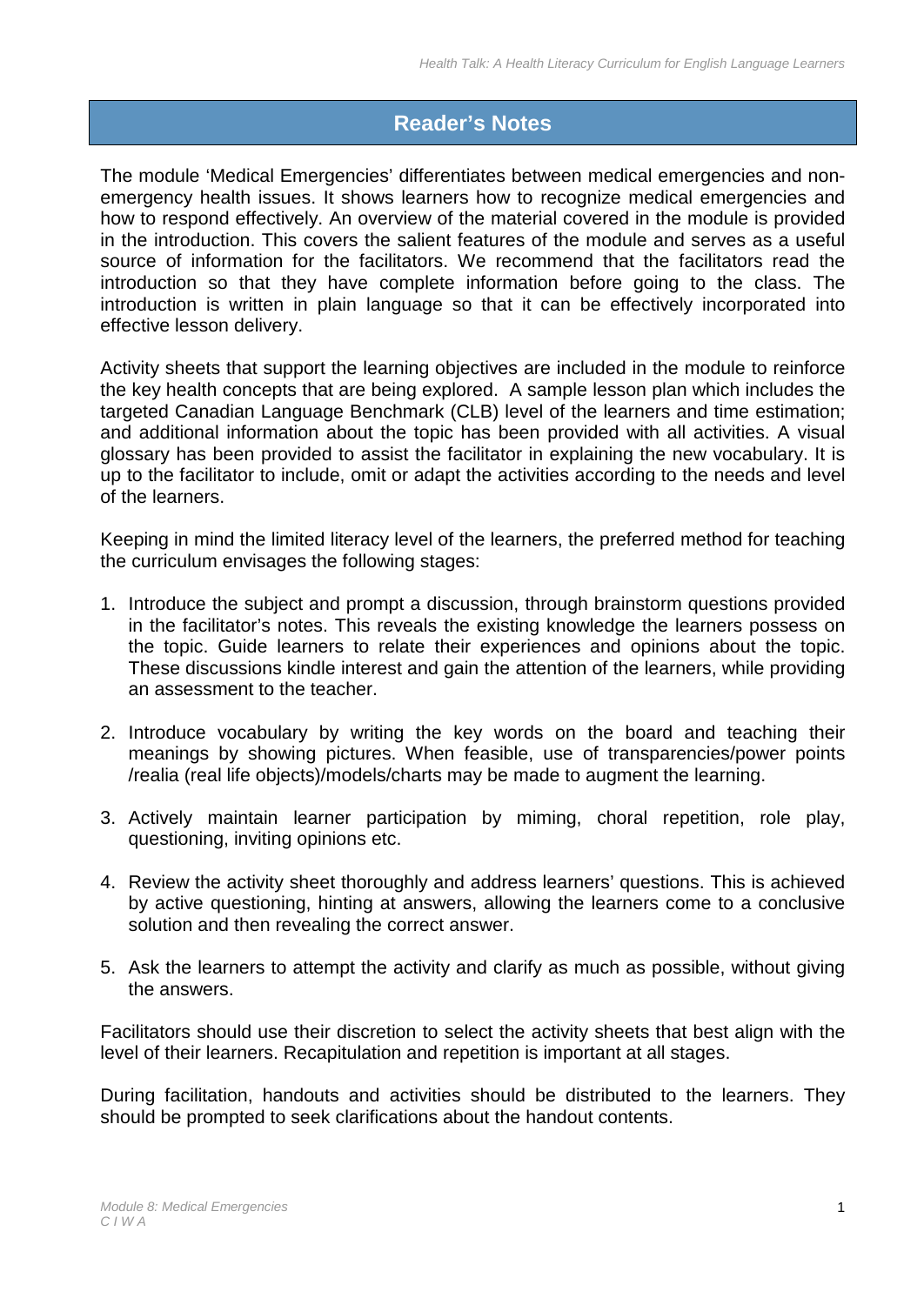Learners should be encouraged and motivated to obtain more information about health through reading, internet, suitable television/radio news and documentary programs in their first language and discussions with their family members and friends.

#### **Focus Questions**

Facilitators should review the effectiveness of learning by focusing on some key questions and adapting the lessons according to the specific need of the learners. Focus questions include:

- Is the lesson appropriate for the learners' literacy level?
- Will the learners find the lesson interesting and useful?
- Does the lesson connect to the learning goals of the learners?
- Are the lessons being tailored to meet the needs of the learners?
- Is feedback being used to assess the effectiveness of learning by the class?
- Are the learners able to do what is expected of them at the end of instruction?
- Have the needs of the low literacy level learners been catered for to enable them to keep abreast with the rest of the class?
- Are lessons being recapitulated and reviewed regularly in the class?
- Are the learners acquiring adequate vocabulary about items related to health care?
- Can the learners describe problems related to health, hygiene, illness, sickness, injuries and symptoms orally and in writing?
- Have the learners been provided sufficient practice on what they will be assessed on?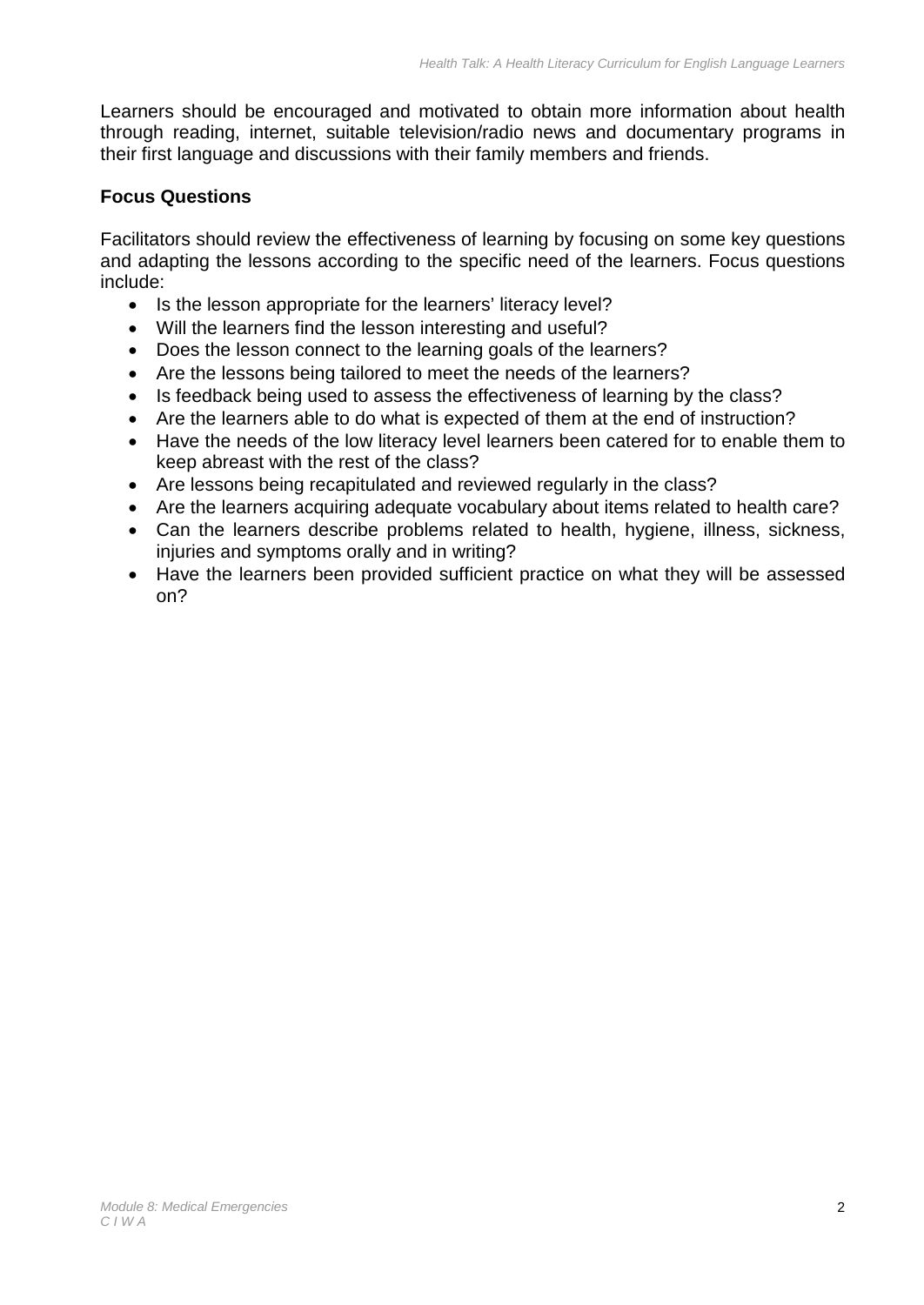#### <span id="page-4-0"></span>**Introduction**

#### **Medical Emergencies**

A medical emergency is a health situation that needs attention quickly (when someone's life is in danger; they could die).

It is important to know what a medical emergency is and what is not an emergency. For example, if you have the flu (illness that affects breathing or stomach) it is not an emergency; if you have a heart attack (the heart gets damaged/ hurt) it is an emergency.

Non-emergencies are:

- Sore throat (pain in the throat)
- Sprain (when you hurt or tear a muscle)
- Flu (illness that affects breathing and stomach)
- Cold (illness which affects nose and throat)
- Rash (redness of the skin)
- Fever (high body temperature) that goes down on its own. A high temperature is anything more than 38.4 degrees Celsius or over 100 degrees Fahrenheit)
- Toothache (pain in the tooth)

Emergencies are:

- Heart attack (the heart gets damaged/hurt)
- Stroke (a loss of consciousness caused by a break in a blood vessel in the brain)
- Poisoning/ drug overdose (to take too much medicine or a chemical)
- Heavy bleeding (bleeding that does not stop)
- Choking (cannot breath; something is stuck in their throat, like food)
- Coughing or vomiting blood (when you throw-up blood)
- Gun shot or knife wounds
- Difficulty in breathing (cannot breath well; shortness of breath)
- Vomiting that does not stop (throwing up)
- Diarrhea that does not stop (runny poop)
- Major injury (when you are badly hurt)
- If someone has lost consciousness (not awake; unresponsive)
- Labour/childbirth (when a woman is giving birth to a child)

You do not need an appointment to go to an emergency department. An appointment is the time and date you agree to meet or see someone. The emergency department is open 24 hours. At the emergency department they will help the sickest people first. This is called a triage system. A nurse decides how sick a person is. If there are people who are sicker than you, you will have to wait.

If you do not have an emergency, call Health Link Alberta. If the problem continues, you should visit your doctor or a walk-in clinic.

You can call Health Link Alberta 24 hours a day, 7 days a week.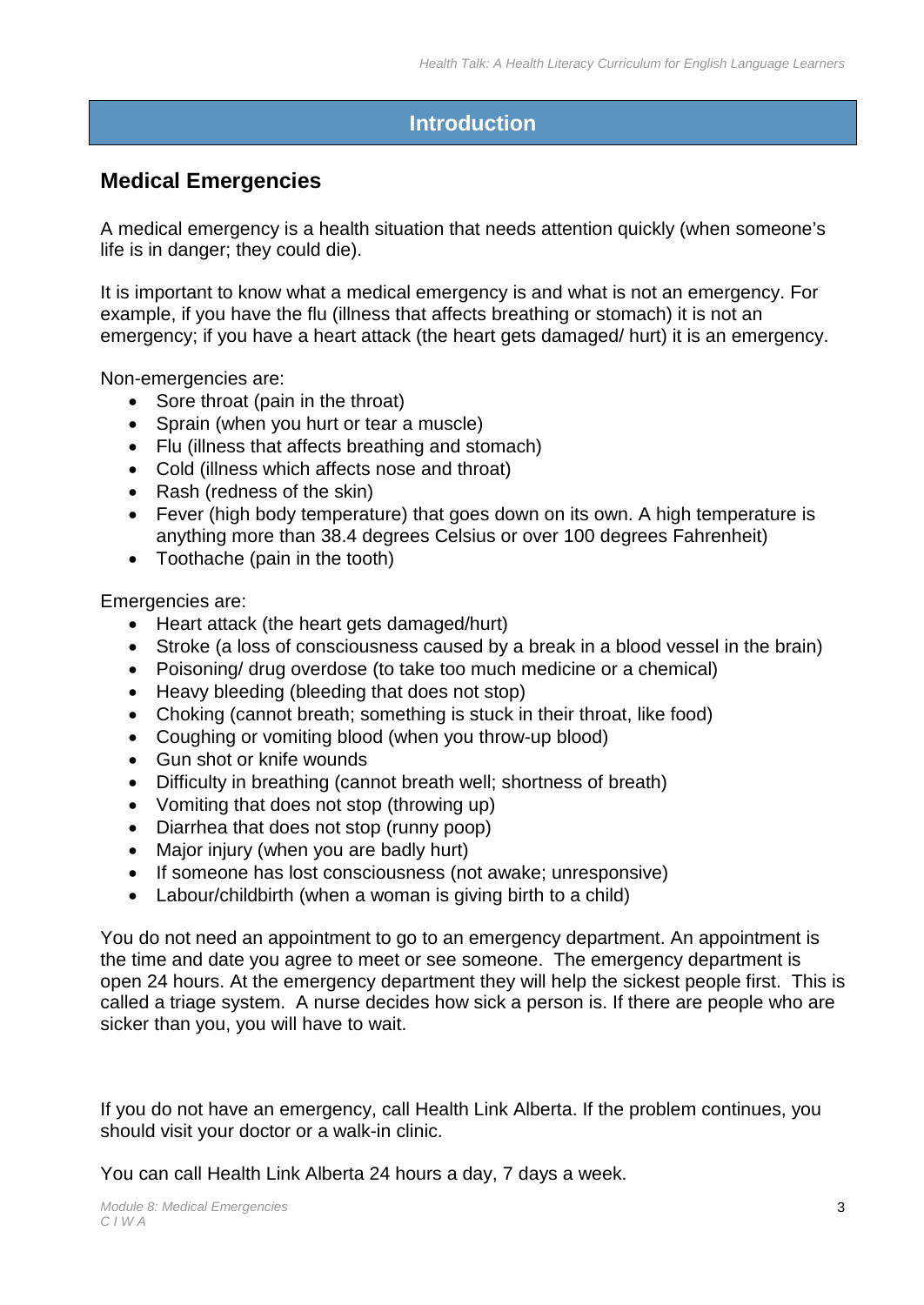- $\bullet$  Calgary phone 403-943-5465
- Edmonton phone 780-408-5465
- Province wide phone 1-866-408-5465 (toll free)

Instructions for Calling Health Link

Dial the Health Link number.

You will get a recording that says:

"You have reached Health Link Alberta. If this is a medical emergency hang up and dial 911. Otherwise please stay on the line…"

"For information on health services press 1 If you have symptoms press 2 to speak to a nurse"

If you need an interpreter say: "I speak (your language) ; I speak \_\_\_\_\_\_\_\_; I speak  $\blacksquare$ " Repeat three times.

Wait for the interpreter to come on line (say hello).

If you speak Mandarin you can call 403-943-1554 for Health Link Alberta in your language.

If you speak Cantonese you can call 403-943-1556 for Health Link Alberta in your language.

#### **911**

People with a life-threatening emergency (when someone's life is in danger; they could die) should dial 911 or go to the emergency department at the nearest hospital. When dialling 911 you can ask for an interpreter (a person who speaks your language).

You should call 911 for an ambulance if someone:

- Is bleeding a lot and it will not stop
- Will not wake up
- Cannot move
- Is in a lot of pain
- Does not seem to be breathing
- Is very sick: fever (high body temperature; very hot), vomiting (throwing up), diarrhea (runny poop)

You should call 911 if:

- Moving the sick or hurt person can cause them to get hurt more
- The distance to the hospital or traffic makes it hard to get there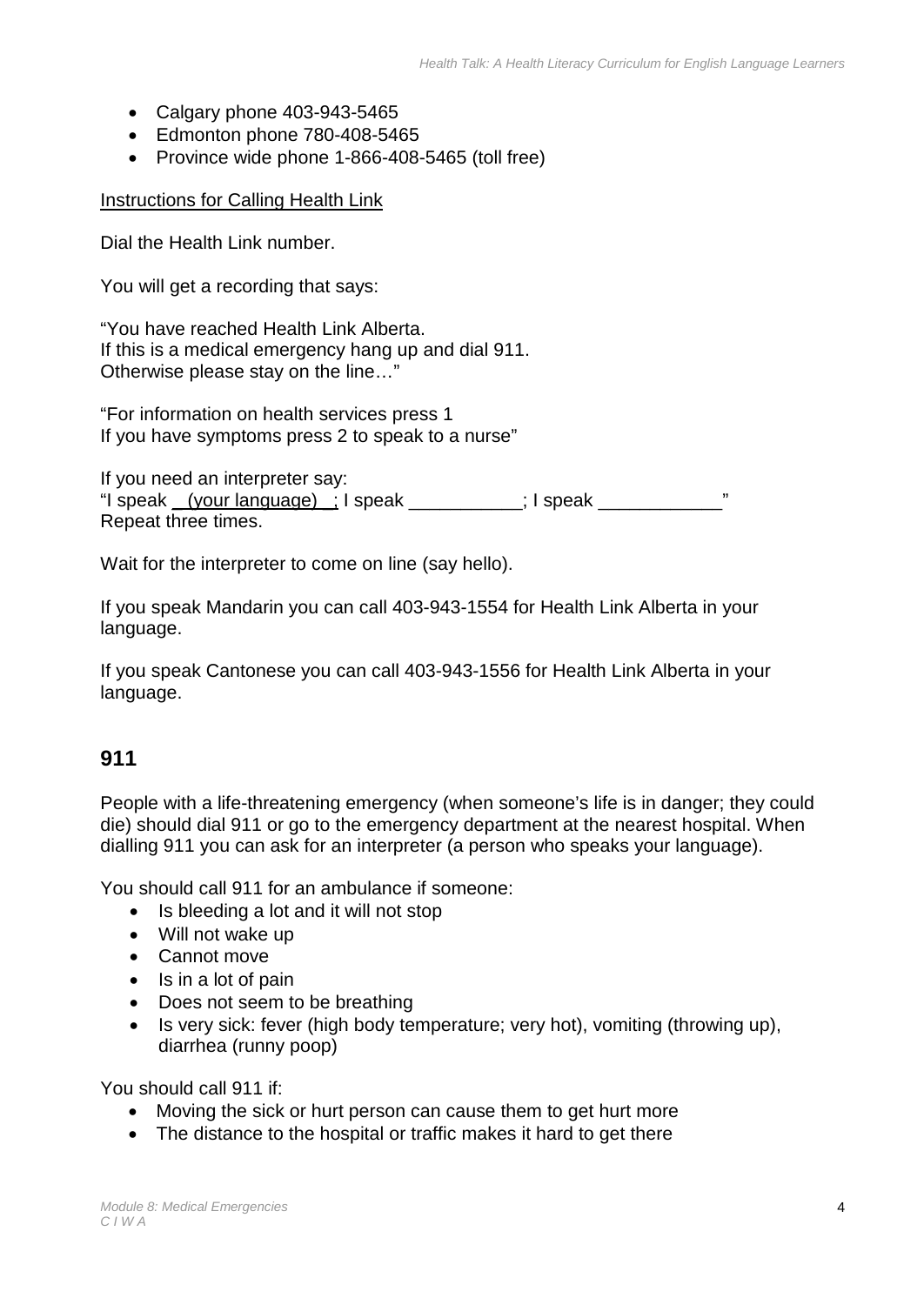If you call 911, you need to tell them the address where you are. If you give the exact address, the paramedics (people that come in an ambulance; they give emergency medical help) will be able to come to you quickly (fast). You should always carry an identification (ID) card with you. Your ID has your name, address and phone number on it. You should also keep details of an emergency contact in your wallet. An emergency contact is a friend or family member who will help you. A nurse or staff will contact that person if you are in an emergency.

The Alberta Personal Health Card does not pay the cost of an ambulance. An ambulance costs \$310.25. You do not have to pay right away. If you have Alberta Blue Cross (insurance), you only have to pay a small amount (\$50). If you have insurance through work, it might pay. If you are on income support/ social assistance (do not have a lot of money, government gives you money), you do not have to pay.

You can buy extra insurance such as Alberta Blue Cross for the medical help that your Alberta Personal Health Card does not pay for, like an ambulance. Insurance means you pay a small amount of money each month to help pay for big medical costs that you may have.

The Government of Alberta gives low rates of health insurance for people who do not have enough money. For more information, you can call: 403-234-9666 in Calgary 1-800- 661-6995 for other parts of Alberta

#### **In an Emergency Situation**

In an emergency:

- You should not move someone who:
	- o has been hurt in a car accident
	- o had a serious fall
	- o is unconscious (will not wake up or has fainted)
- If the person is in danger of getting hurt more then you should move them. For example, if something can fall on them you should move them.
- You should not give the hurt or sick person anything to eat or drink
- You should put a blanket or a warm coat on the person

When you get to the emergency department, you may have to wait. They see people who are the sickest first. This is called triage system. A nurse decides who is the sickest. This nurse is called a triage nurse.

You may have to sign a consent (permission) form to get help at the emergency department. The consent form means you agree to let the doctors help you anyway (or a family member) they can.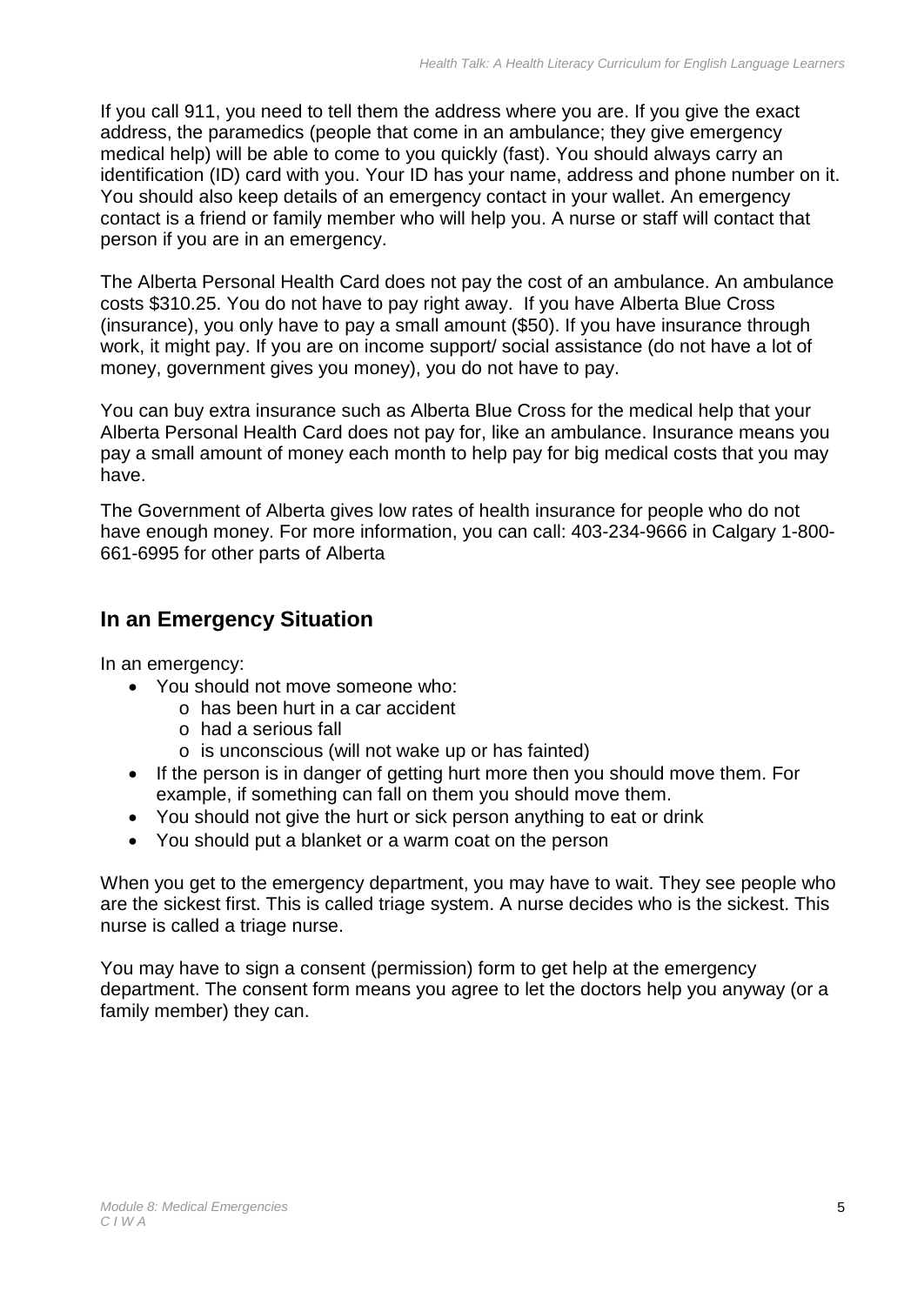#### **Emergency Numbers**

You should have important phone numbers with you at all times. If there is an emergency you will know who to call. The phone numbers you should have with you are:

- Your family doctor
- Your dentist
- Poison Control (Calgary) 403-944-1414 (Alberta toll-free) 1-800-332-1414
- Non-emergency Police (Calgary) 403-266-1234 (Edmonton) 780-423-4567

#### **Urgent Care Centres**

If you are hurt but it is not life threatening, you should go to an urgent care center. You go to an urgent care centre if you have bad and sudden health problems that a doctor should see the same day. Nurses, doctors, and other health care providers (people who take care of your health like doctors, nurses and lab attendants) help you in urgent care centres. Urgent Care Centres are not in hospitals. There are two urgent care centres in Calgary. These are the Sheldon Chumir Health Centre and the South Calgary Health Centre. At urgent care centres they will help the sickest people first. This is called a triage system. A nurse decides how sick a person is. If there are people who are sicker than you, you will have to wait.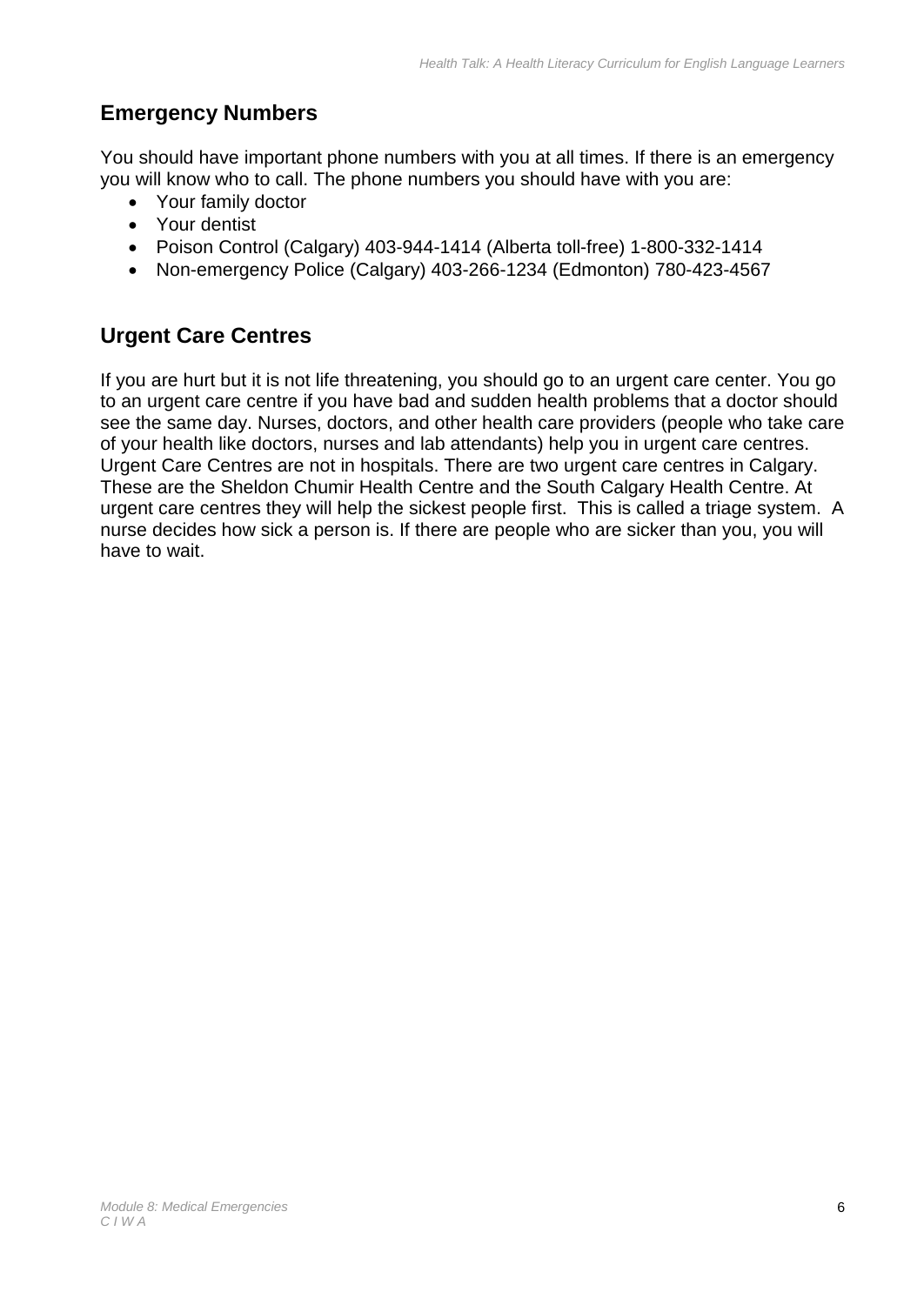#### **Emergency and Non-emergency**

#### Facilitator's Notes

<span id="page-8-0"></span>**Level:** Pre-benchmark, CLB 1, CLB 2 **Time:** 20-40 minutes

#### **Targeted Language Skills:** reading, writing

| Objective:         | To enable learners to distinguish between emergency and non-<br>emergency.                                                                                                                                                                                                                                                                                                                                                                                                                                                                                                                                                                                                                                                                                         |
|--------------------|--------------------------------------------------------------------------------------------------------------------------------------------------------------------------------------------------------------------------------------------------------------------------------------------------------------------------------------------------------------------------------------------------------------------------------------------------------------------------------------------------------------------------------------------------------------------------------------------------------------------------------------------------------------------------------------------------------------------------------------------------------------------|
| <b>Materials:</b>  | Copy of activity sheet (one per learner)<br>$\bullet$<br>Pencils and erasers                                                                                                                                                                                                                                                                                                                                                                                                                                                                                                                                                                                                                                                                                       |
| <b>Vocabulary:</b> | major injury, breathing, poisoning, consciousness, vomiting                                                                                                                                                                                                                                                                                                                                                                                                                                                                                                                                                                                                                                                                                                        |
| Information:       | A medical emergency is a health situation that needs attention quickly<br>(when someone's life is in danger; they could die).                                                                                                                                                                                                                                                                                                                                                                                                                                                                                                                                                                                                                                      |
|                    | It is important to know what a medical emergency is and what is not an<br>emergency. For example, if you have the flu (illness that affects<br>breathing or stomach) it is not an emergency; if you have a heart attack<br>(the heart gets damaged/hurt) it is an emergency.                                                                                                                                                                                                                                                                                                                                                                                                                                                                                       |
|                    | Non-emergencies are:<br>Sore throat (pain in the throat)<br>Sprain (when you hurt or tear a muscle)<br>$\bullet$<br>Flu (illness that affects breathing and stomach)<br>$\bullet$<br>Cold (illness which affects nose and throat)<br>Rash (redness of the skin)<br>Fever (high body temperature) that goes down on its own. A high<br>temperature is anything more than 38.4 degrees Celsius)<br>Toothache (pain in the tooth)                                                                                                                                                                                                                                                                                                                                     |
|                    | Emergencies are:<br>Heart attack (the heart gets damaged/hurt)<br>Stroke (a loss of consciousness caused by a break in a blood vessel<br>$\bullet$<br>in the brain)<br>Poisoning/ drug overdose (to take too much medicine or drink a<br>chemical)<br>Heavy bleeding (bleeding that does not stop)<br>٠<br>Choking (cannot breath; something is stuck in their throat like food)<br>٠<br>Coughing or vomiting blood (when you throw-up blood)<br>Gun shot or knife wounds<br>Difficulty in breathing (cannot breath well; shortness of breath)<br>$\bullet$<br>Vomiting that does not stop (throwing up)<br>٠<br>Diarrhea that does not stop (runny poop)<br>Major injury (when you are badly hurt)<br>If someone has lost consciousness (not awake; unresponsive) |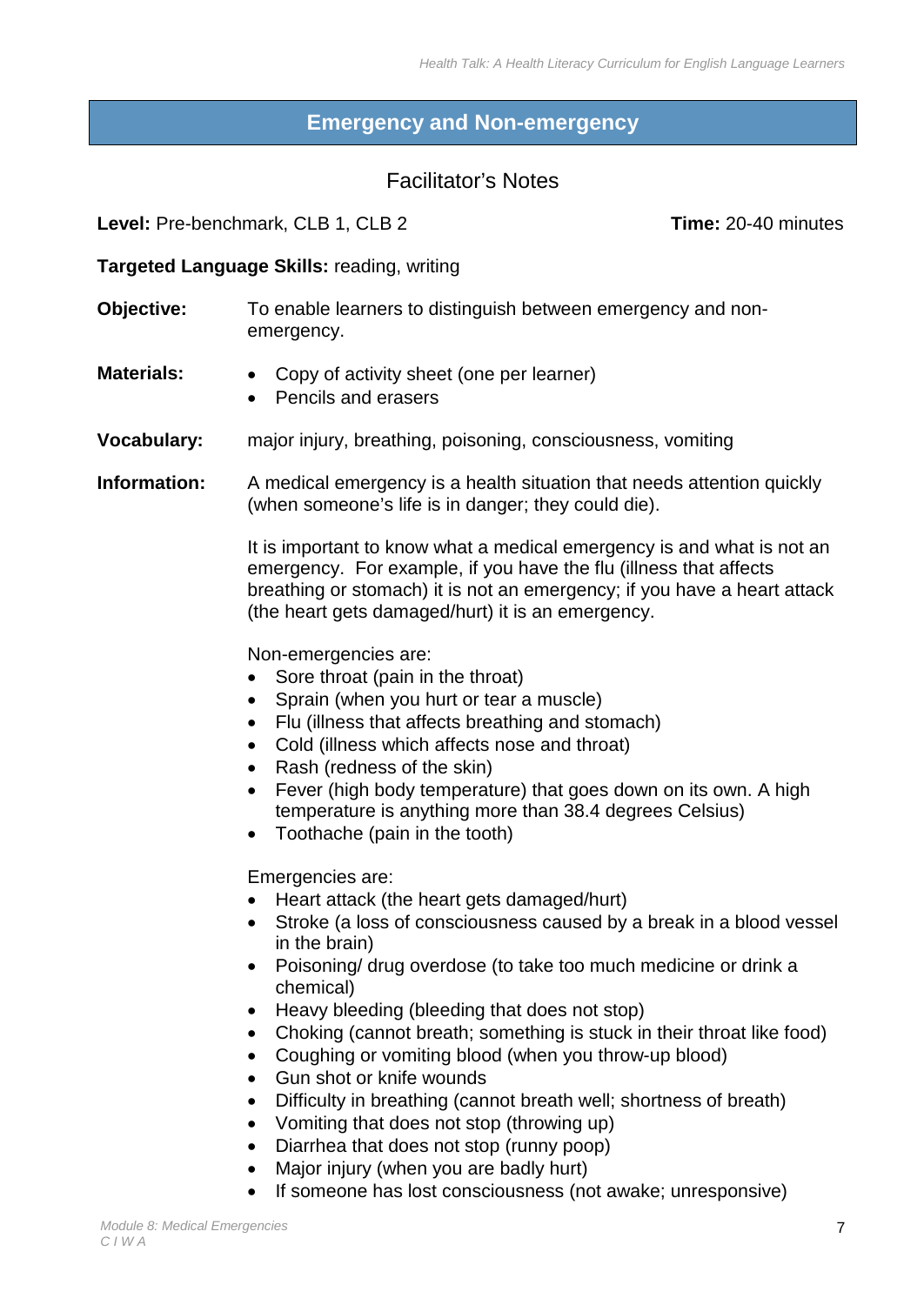- Labour/childbirth (when a woman is giving birth to a child)
- **Brainstorm:** Give some examples and ask if they are an emergency or nonemergency. Example: a sprained ankle, a heart attack, a nose bleed, a cough, a stroke, etc.
- **Instructions:** 1. Explain the difference between real emergencies and nonemergencies to the learners.
	- 2. Introduce new vocabulary and teach their pronunciations and meanings. Ask the learners to read them aloud several times.
	- 3. Distribute activity sheet, 'Emergency and Non-Emergency'.
	- 4. Use some examples on the board to explain the task to the learners.
	- 5. Ask the learners to tick under the correct column to categorize the given symptoms as either emergency or non-emergency.
	- 6. Circulate and assist where needed. Obtain consensus on answers.

#### **Answer Key:**

|                                  | Emergency | Non-emergency |
|----------------------------------|-----------|---------------|
| Chest pain for 2 minutes or more |           |               |
| Flu                              |           |               |
| Major injury                     |           |               |
| Sore throat                      |           |               |
| <b>Broken bones</b>              |           |               |
| Vomiting blood                   |           |               |
| Difficulty breathing             |           |               |
| Poisoning                        |           |               |
|                                  |           |               |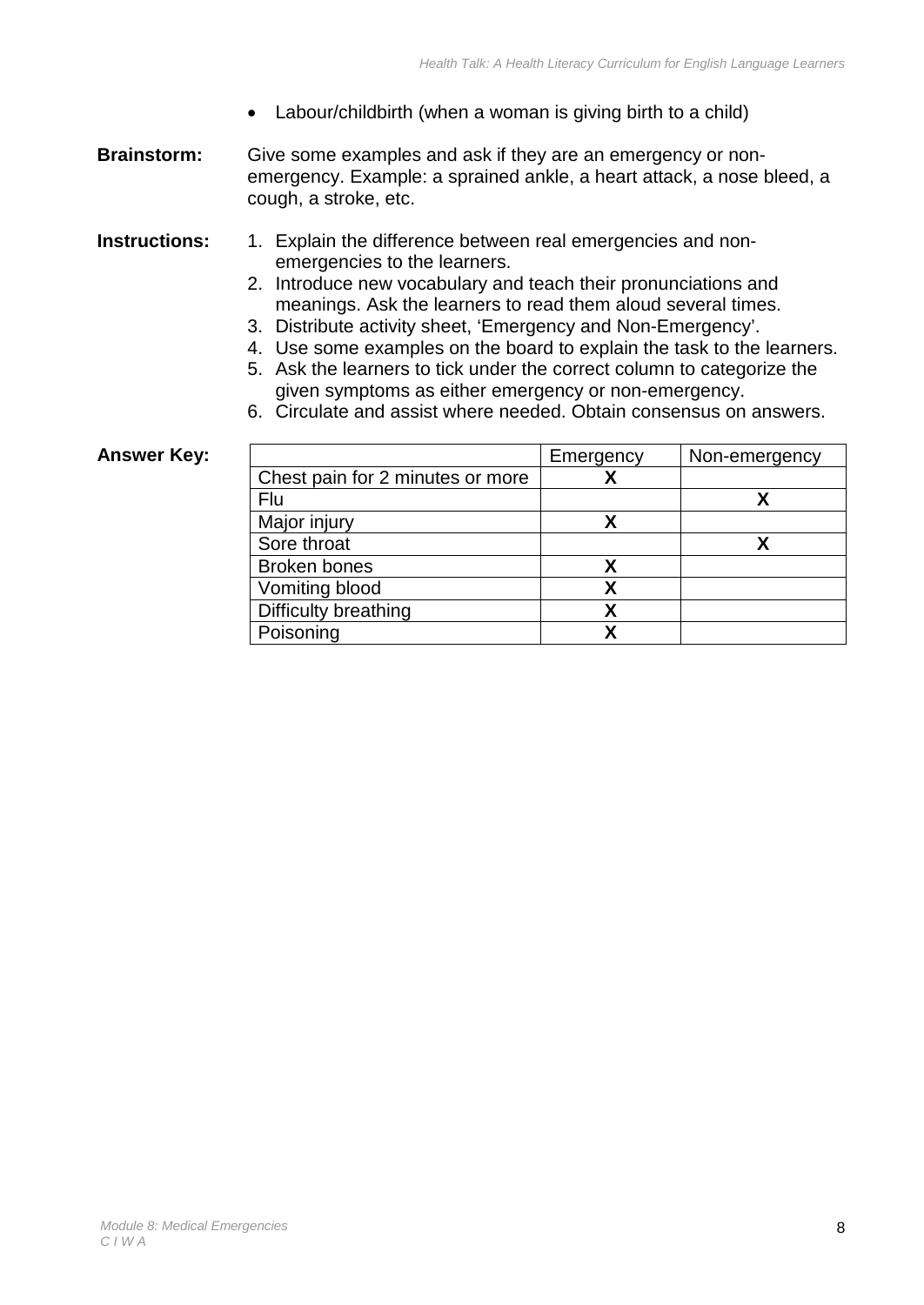## Activity: Emergency and Non-Emergency

## When should I go to an emergency department? Put a tick under the correct column.

|                     |      | Emergency | Non-<br>Emergency |
|---------------------|------|-----------|-------------------|
| Chest pain for 2    |      |           |                   |
| minutes or more     |      |           |                   |
| Major injury        |      |           |                   |
| Sore throat         |      |           |                   |
| <b>Broken bones</b> |      |           |                   |
| Vomiting blood      |      |           |                   |
| Difficulty          |      |           |                   |
| breathing           | ANGE |           |                   |
| Poisoning           |      |           |                   |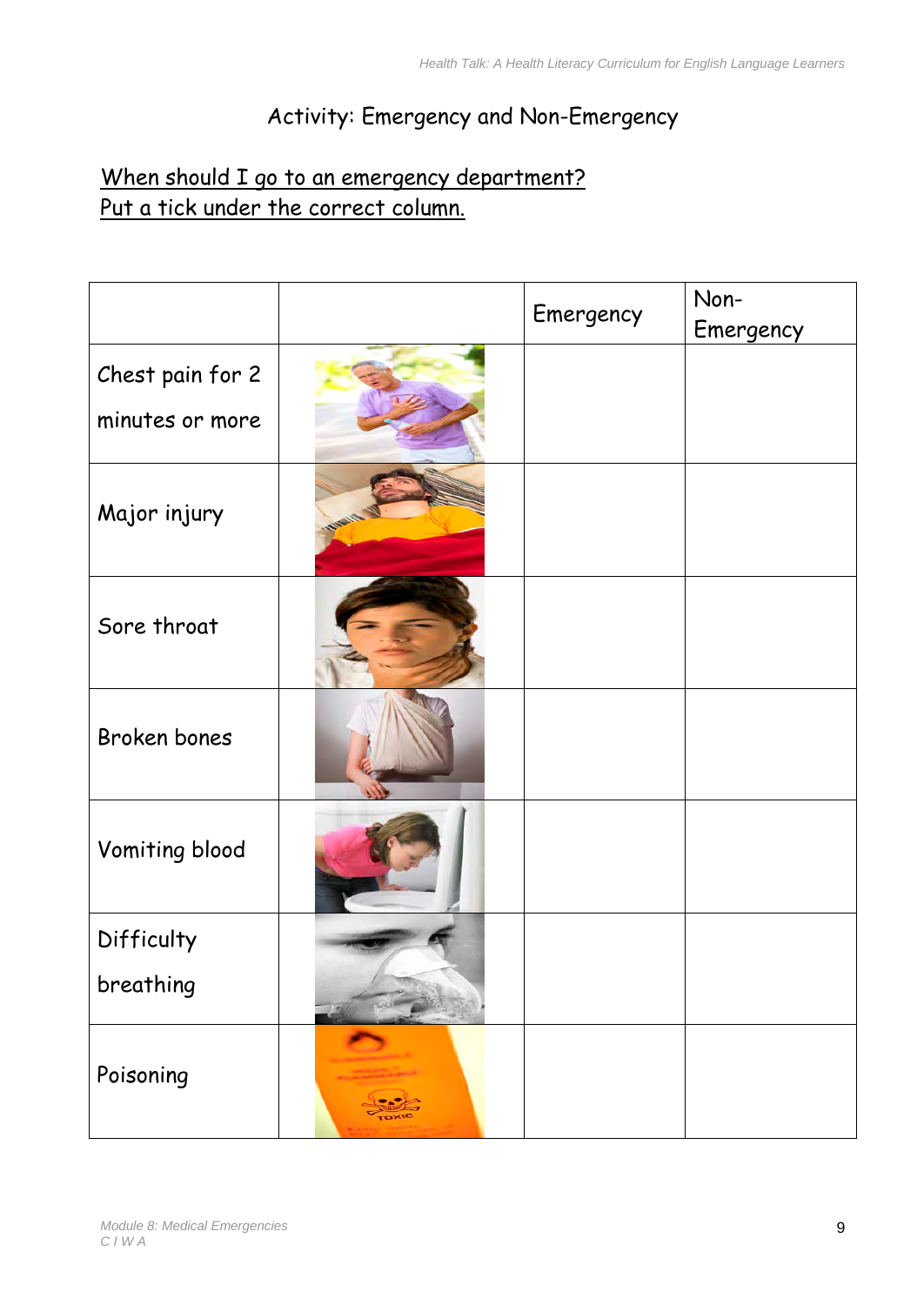#### **Medical Emergencies**

#### Facilitator's Notes

<span id="page-11-0"></span>**Level:** Pre-benchmark, CLB 1, CLB 2 **Time:** 30-45 minutes

**Targeted Language Skills:** listening, reading, writing

**Objective:** To familiarize learners with various types of emergencies.

- **Materials:**  Copy of activity sheet (one per learner)
	- Pencils and erasers
- **Vocabulary:** uncontrolled, bleeding, dizziness, choking, vomiting, drowning, fainting, reaction

**Information:** A medical emergency is a health situation that needs attention quickly (when someone's life is in danger; they could die).

> It is important to know what a medical emergency is and what is not an emergency. For example, if you have the flu (illness that affects breathing or stomach) it is not an emergency; if you have a heart attack (the heart gets damaged/ hurt) it is an emergency.

Non-emergencies are:

- Sore throat (pain in the throat)
- Sprain (when you hurt or tear a muscle)
- Flu (illness that affects breathing and stomach)
- Cold (illness which affects nose and throat)
- Rash (redness of the skin)
- Fever (high body temperature) that goes down on its own. A high temperature is anything more than 38.4 degrees Celsius)
- Toothache (pain in the tooth)

Emergencies are:

- Heart attack (the heart gets damaged/hurt)
- Stroke (a loss of consciousness caused by a break in a blood vessel in the brain)
- Poisoning/ drug overdose (to take too much medicine or drink a chemical)
- Heavy bleeding (bleeding that does not stop)
- Choking (cannot breath; something is stuck in their throat like food)
- Coughing or vomiting blood (when you throw-up blood)
- Gun shot or knife wounds
- Difficulty in breathing (cannot breath well; shortness of breath)
- Vomiting that does not stop (throwing up)
- Diarrhea that does not stop (runny poop)
- Major injury (when you are badly hurt)
- If someone has lost consciousness (not awake; unresponsive)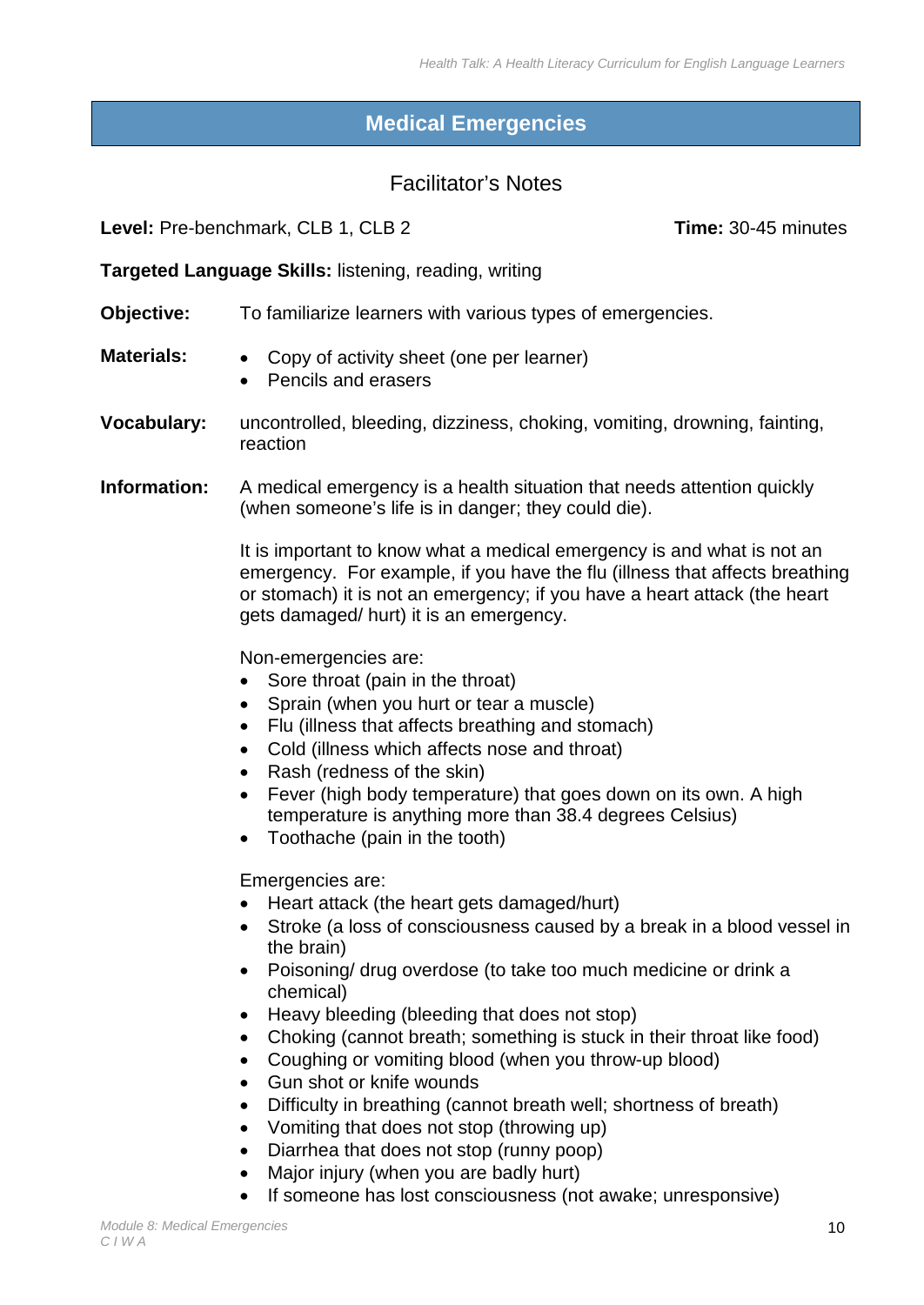• Labour/childbirth (when a woman is giving birth to a child)

**Brainstorm:** Ask learners:

- Name some medical emergencies?
- When should you go to the emergency department?
- **Instructions:** 1. Distribute activity sheet, 'Medical Emergencies'.
	- 2. Write down the key words on the board and teach their pronunciations and meanings. Ask the learners to read them aloud several times.
	- 3. Use an example on the board to explain the task to the learners. Assure them that they will have many opportunities to hear the listening script.
	- 4. Read out the entire listening script, 'Medical Emergencies' slowly. Encourage the learners to ask you to repeat, if they need to do so.
	- 5. Check the learners' answers and get class consensus on their accuracy.
	- 6. Explain with the help of examples how the learners have to do part B and Part C of the activity.

| Answer Key: | - A:                                 |                              |
|-------------|--------------------------------------|------------------------------|
|             | 1. C<br>3. B<br>5. F<br>7. D         | 2. E<br>4. G<br>6. H<br>8. A |
|             | B:                                   |                              |
|             | a. 2<br>c.4<br>e. 1<br>C:            | b. 5<br>d.3                  |
|             | 1. H<br>3. C<br>5. D<br>7. A<br>9. G | 2. F<br>4. E<br>6.1<br>8. B  |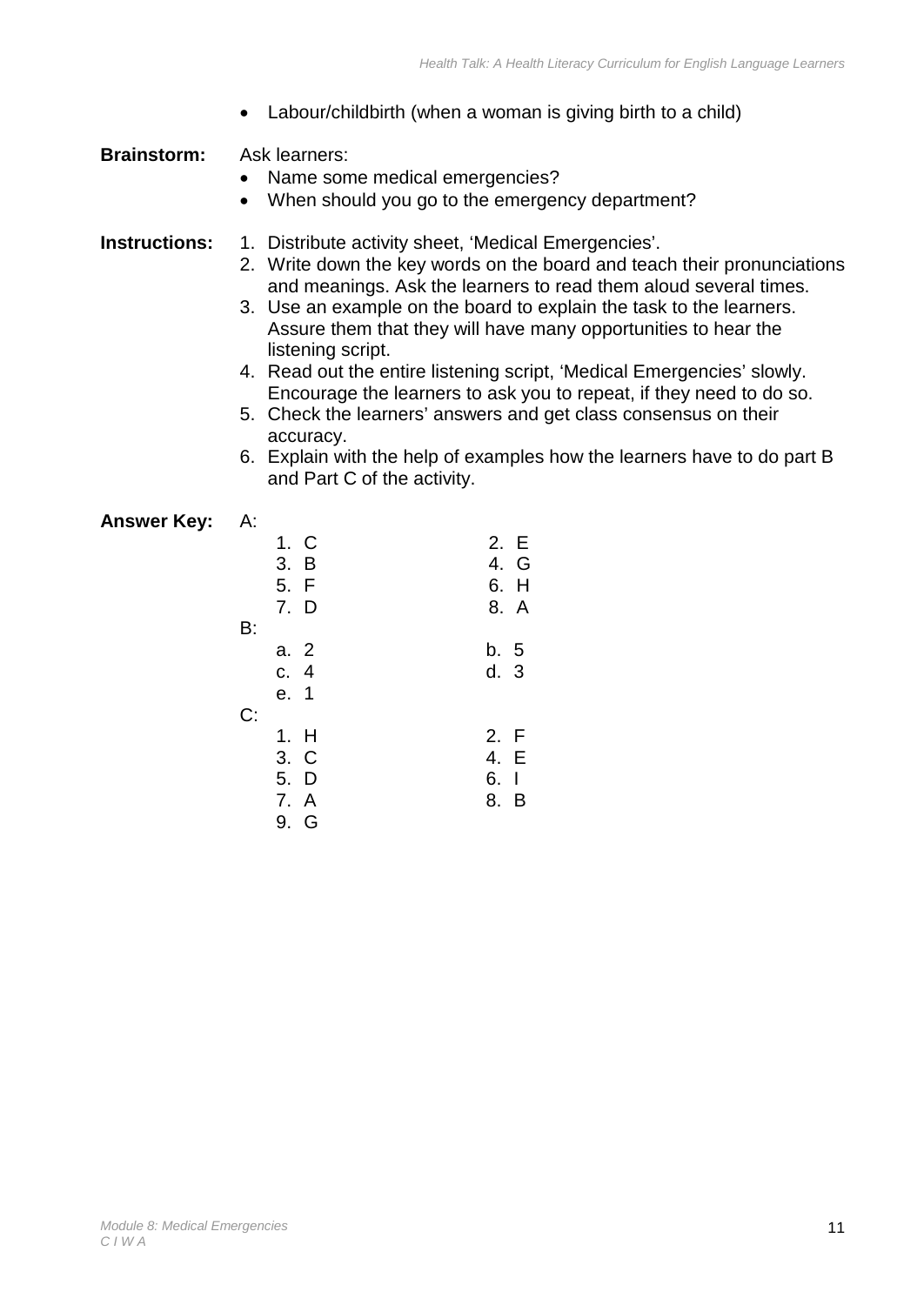## Listening: Medical Emergencies

- A. Listen to the script.
- B. Write the alphabet under the picture that describes the emergency.
- 1. Heart attack
- 2. Bleeding that does not stop
- 3. Labour
- 4. Difficulty in breathing
- 5. Snake bite
- 6. Dizziness
- 7. Vomiting that does not stop
- 8. Choking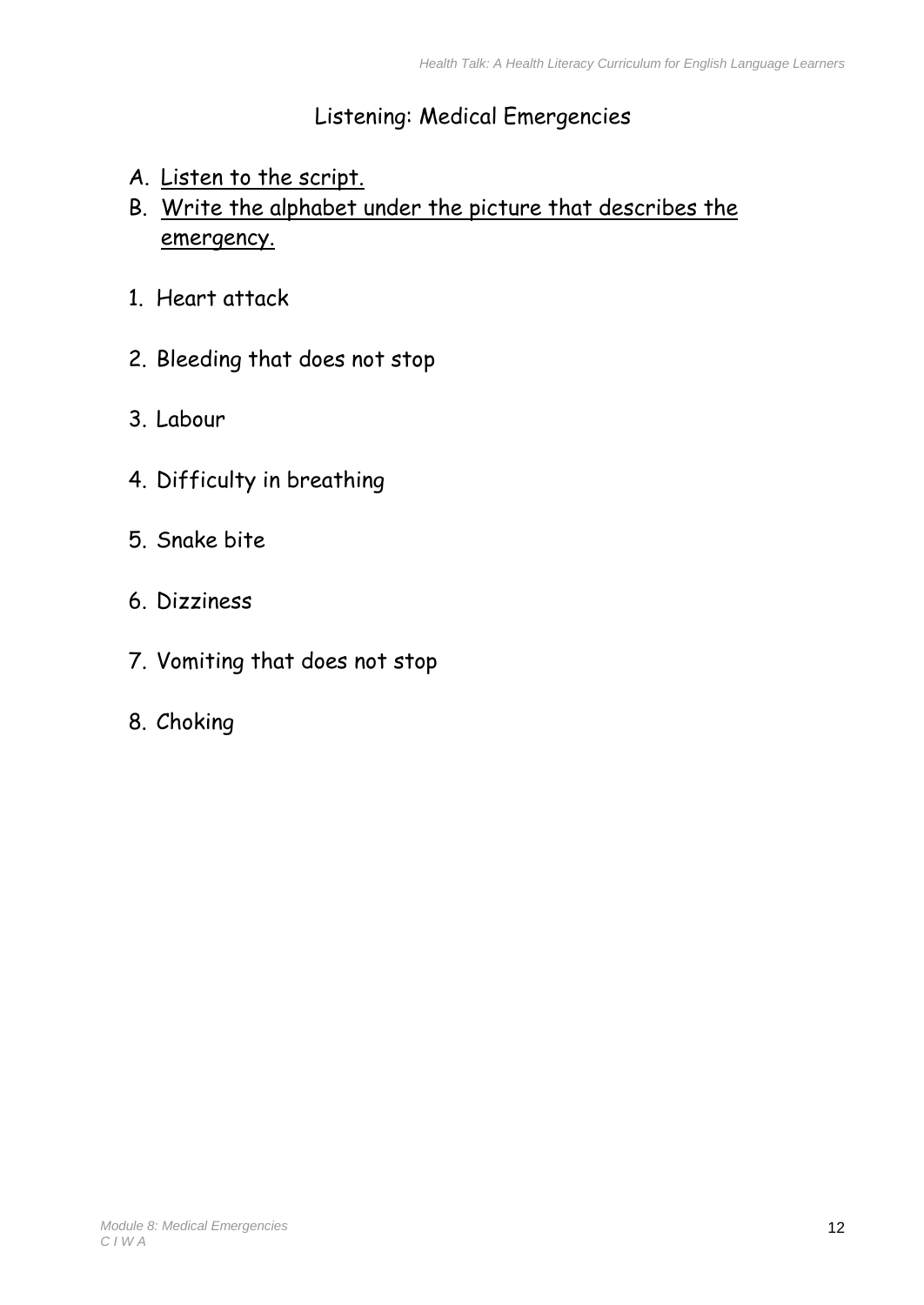Activity: Medical Emergencies

## A. Write the alphabet under the picture that describes the emergency.

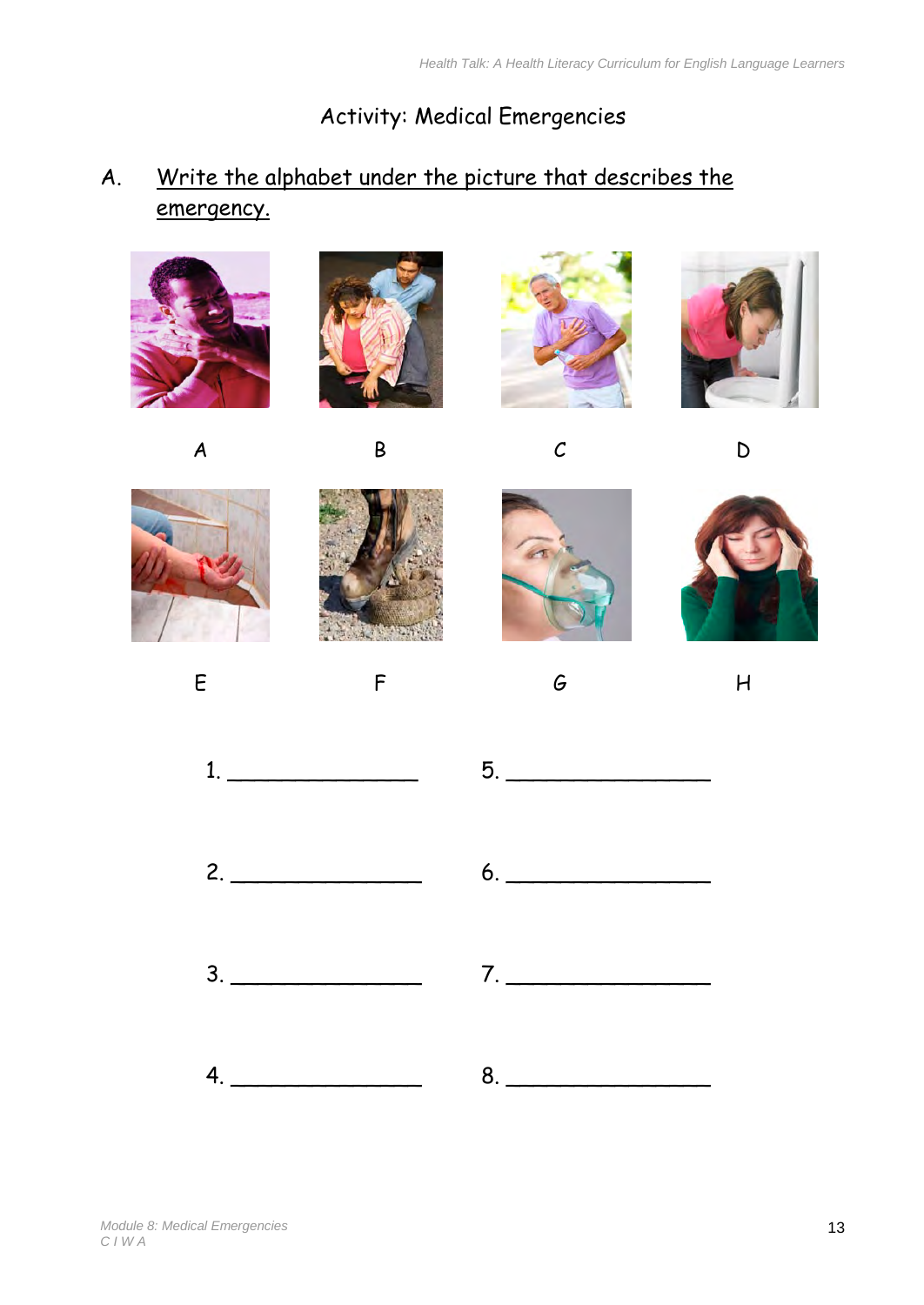#### Activity: Medical Emergencies

## B. Write the words in front of the pictures.

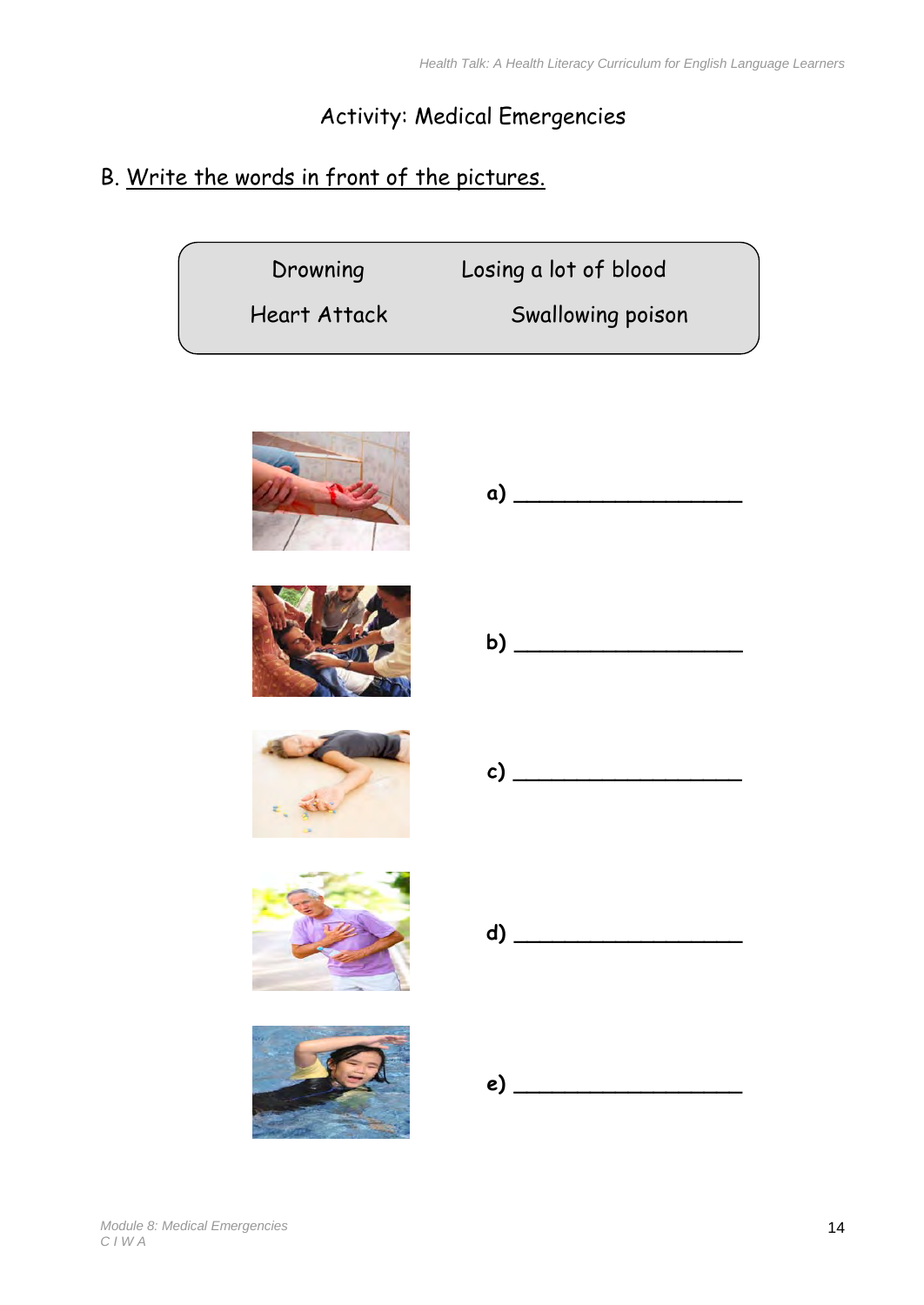## Activity: Medical Emergencies



- C. Write an alphabet from the list in front of the pictures.
	- a) Fainting (loss of consciousness)
	- b) Burns
	- c) Sudden or very bad pain
	- d) Coughing that does not stop
	- e) Vomiting blood
	- f) Bleeding that does not stop
	- g) Diarrhea that does not stop
	- h) Very bad chest pain that lasts for over 2 minutes
	- i) Sudden dizziness, weakness or change in vision (stroke)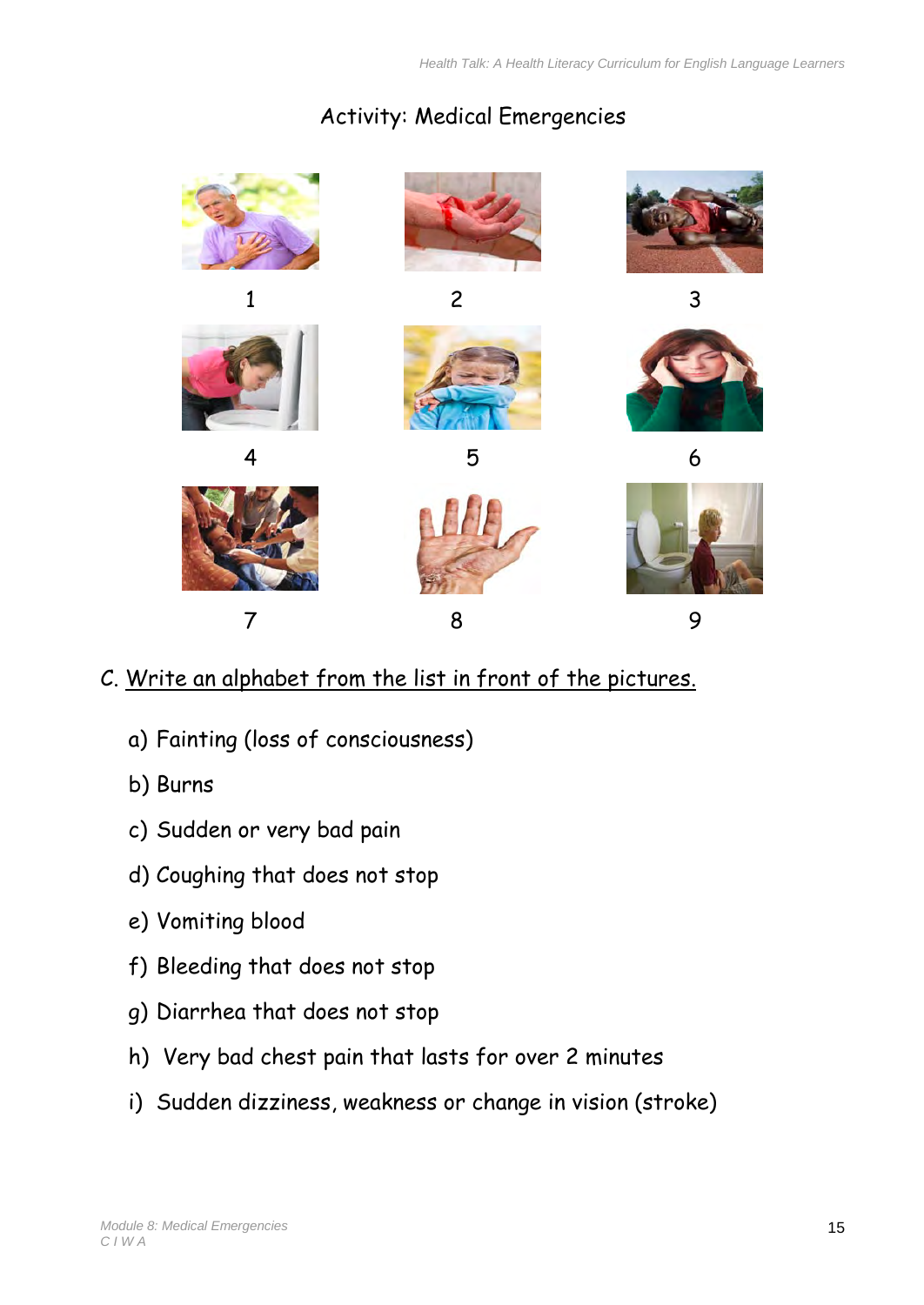#### <span id="page-17-0"></span>**Life threatening and Non-life threatening Emergency**

#### Facilitator's Notes

**Level:** CLB 2 **Time:** 40-60 minutes

#### **Targeted Language Skills:** reading, writing

- **Objective:** To familiarize learners to differentiate between life threatening and non-life threatening situations.
- **Materials:**  Copy of activity sheet (one per learner)
	- Pencils and erasers
- **Vocabulary:** life threatening, non-life threatening, overdose, drowning, diarrhea, severity, terrible, swollen, rash
- **Information:** A medical emergency is a health situation that needs attention quickly (when someone's life is in danger; they could die).

It is important to know what a medical emergency is and what is not an emergency. For example, if you have the flu (illness that affects breathing or stomach) it is not an emergency; if you have a heart attack (the heart gets damaged/ hurt) it is an emergency.

Non-emergencies are:

- Sore throat (pain in the throat)
- Sprain (when you hurt or tear a muscle)
- Flu (illness that affects breathing and stomach)
- Cold (illness which affects nose and throat)
- Rash (redness of the skin)
- Fever (high body temperature) that goes down on its own. A high temperature is anything more than 38.4 degrees Celsius)
- Toothache (pain in the tooth)

#### Emergencies are:

- Heart attack (the heart gets damaged/hurt)
- Stroke (a loss of consciousness caused by a break in a blood vessel in the brain)
- Poisoning/ drug overdose (to take too much medicine or drink a chemical)
- Heavy bleeding (bleeding that does not stop)
- Choking (cannot breath; something is stuck in their throat like food)
- Coughing or vomiting blood (when you throw-up blood)
- Gun shot or knife wounds
- Difficulty in breathing (cannot breath well; shortness of breath)
- Vomiting that does not stop (throwing up)
- Diarrhea that does not stop (runny poop)
- Major injury (when you are badly hurt)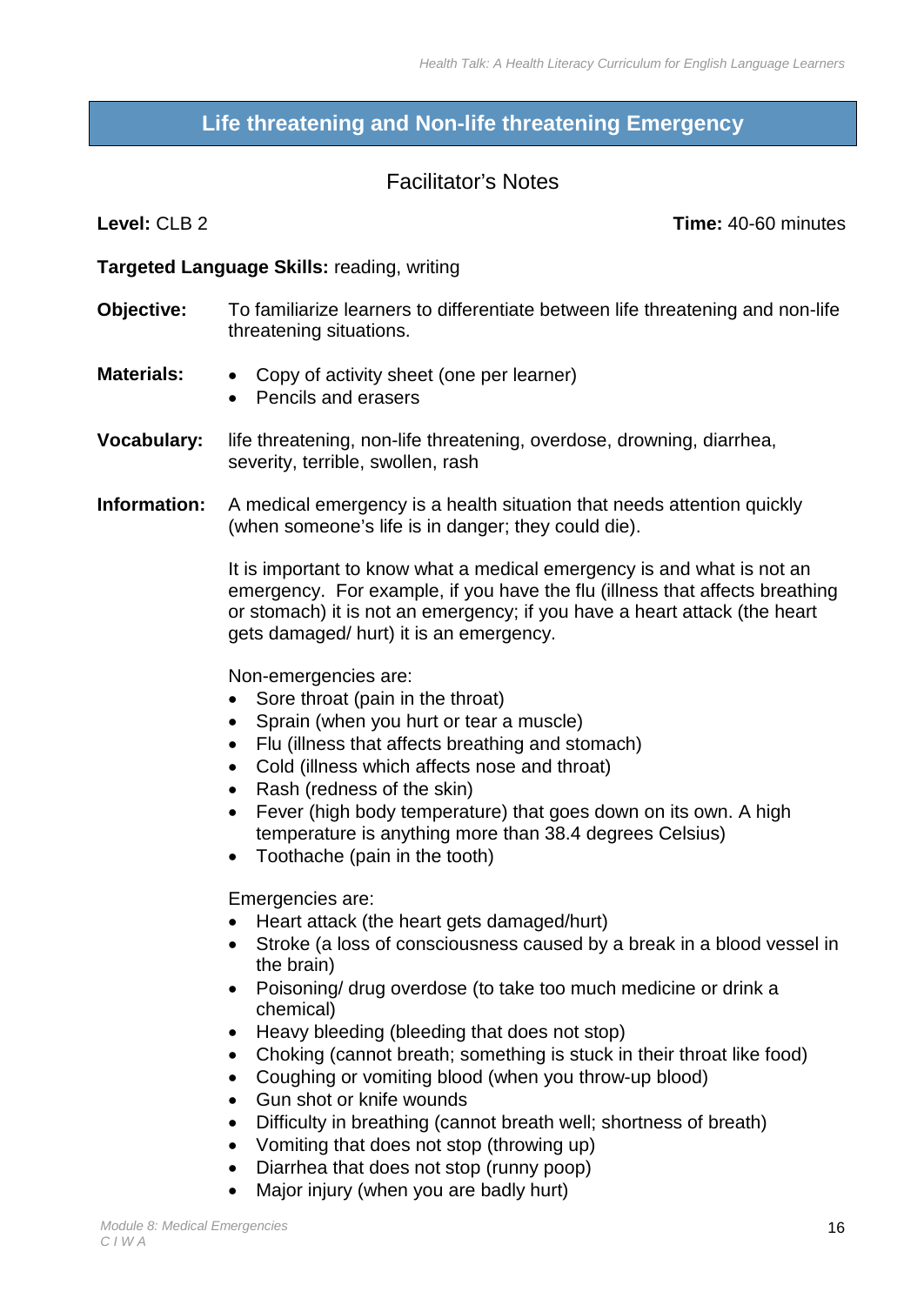- If someone has lost consciousness (not awake; unresponsive)
- Labour/childbirth (when a woman is giving birth to a child)

If you do not have an emergency, call Health Link Alberta or use home treatments and over-the-counter medicines (the medicines you can get without a doctor's note). If the problem continues, you should visit your doctor or a walk-in clinic.

You can call Health Link Alberta 24 hours a day, 7 days a week.

- Calgary phone 403-943-5465
- Edmonton phone 780-408-5465
- Province wide phone 1-866-408-5465 (toll free)

#### Instructions for Calling Health Link

Dial the Health Link number.

You will get a recording that says:

"You have reached Health Link Alberta. If this is a medical emergency hang up and dial 911. Otherwise please stay on the line…"

"For information on health services press 1 If you have symptoms press 2 to speak to a nurse"

If you need an interpreter say: "I speak \_ (your language) \_; I speak \_\_\_\_\_\_\_\_\_\_\_; I speak

\_\_\_\_\_\_\_\_\_\_\_\_" Repeat three times.

Wait for the interpreter to come on line (say hello).

If you speak Mandarin you can call 403-943-1554 for Health Link Alberta in your language.

If you speak Cantonese you can call 403-943-1556 for Health Link Alberta in your language.

If you are hurt but it is not life threatening, you should go to an urgent care center. You go to an urgent care centre if you have bad and sudden health problems that a doctor should see the same day. Nurses, doctors, and other health care providers (people who take care of your health like doctors, nurses and lab attendants) help you in urgent care centres. Urgent Care Centres are not in hospitals. There are two urgent care centres in Calgary. These are the Sheldon Chumir Health Centre and the South Calgary Health Centre. At urgent care centres they will help the sickest people first. This is called a triage system. A nurse decides how sick a person is. If there are people who are sicker than you, you will have to wait.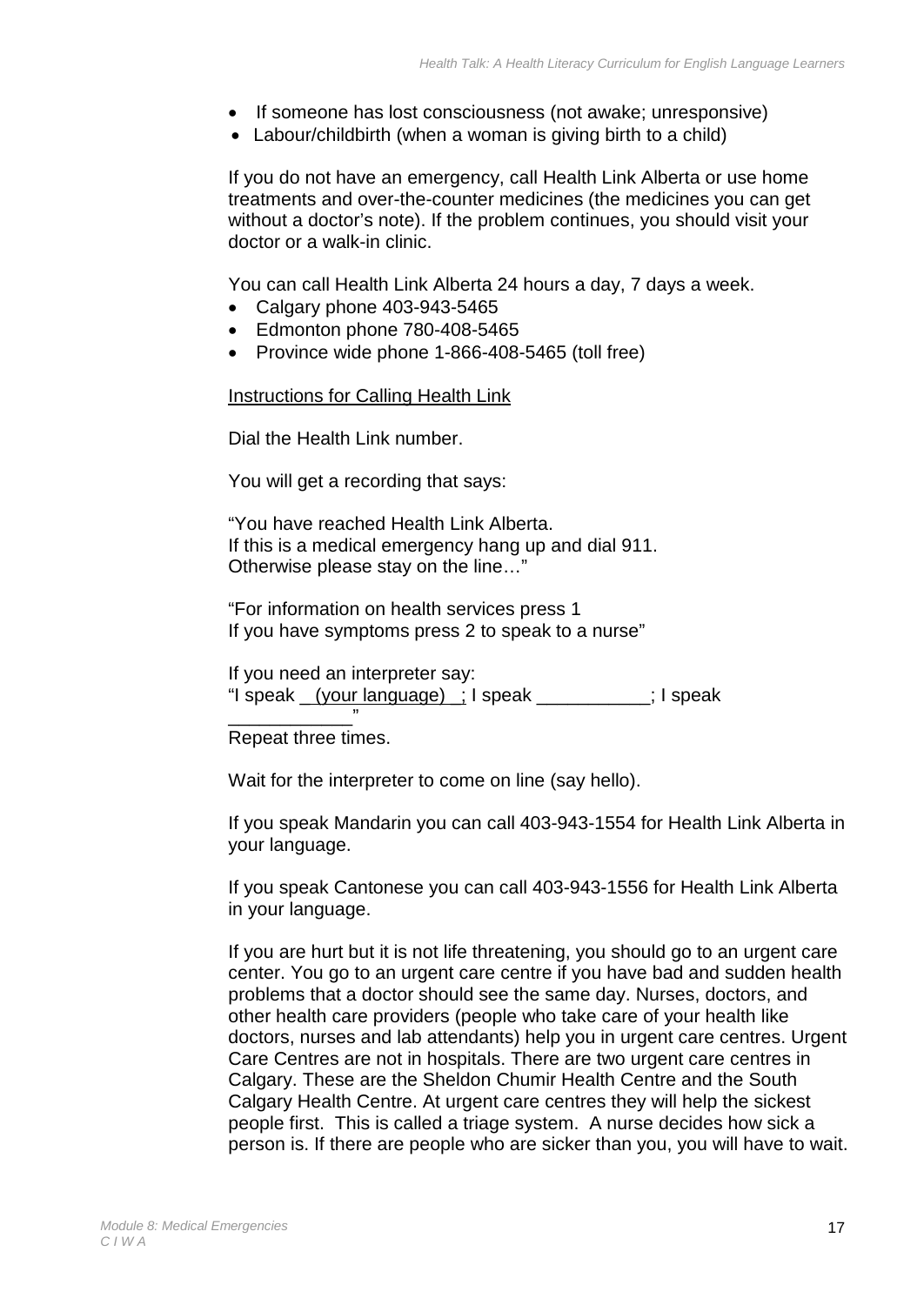**Brainstorm:** Ask learners:

- Do all emergencies need immediate action?
- Do we have to go to the emergency department for all emergencies?
- Name any emergency that is not life-threatening?

#### **Instructions:** 1. Distribute activity sheet, 'Life Threatening and Non-life threatening Emergency'.

- 2. Introduce new vocabulary and teach their pronunciations and meanings with the help of pictures.
- 3. Tell the learners to read the words in part A of the activity sheet and ask them questions to ensure that they understand.
- 4. Use some examples on the board to explain the task to the learners.
- 5. Circulate and assist where needed. Obtain consensus on the answers.

#### **Answer Key: C:**

| 1. C | 2. E |  |
|------|------|--|
| 3. D | 4. A |  |
| 5. F | 6. B |  |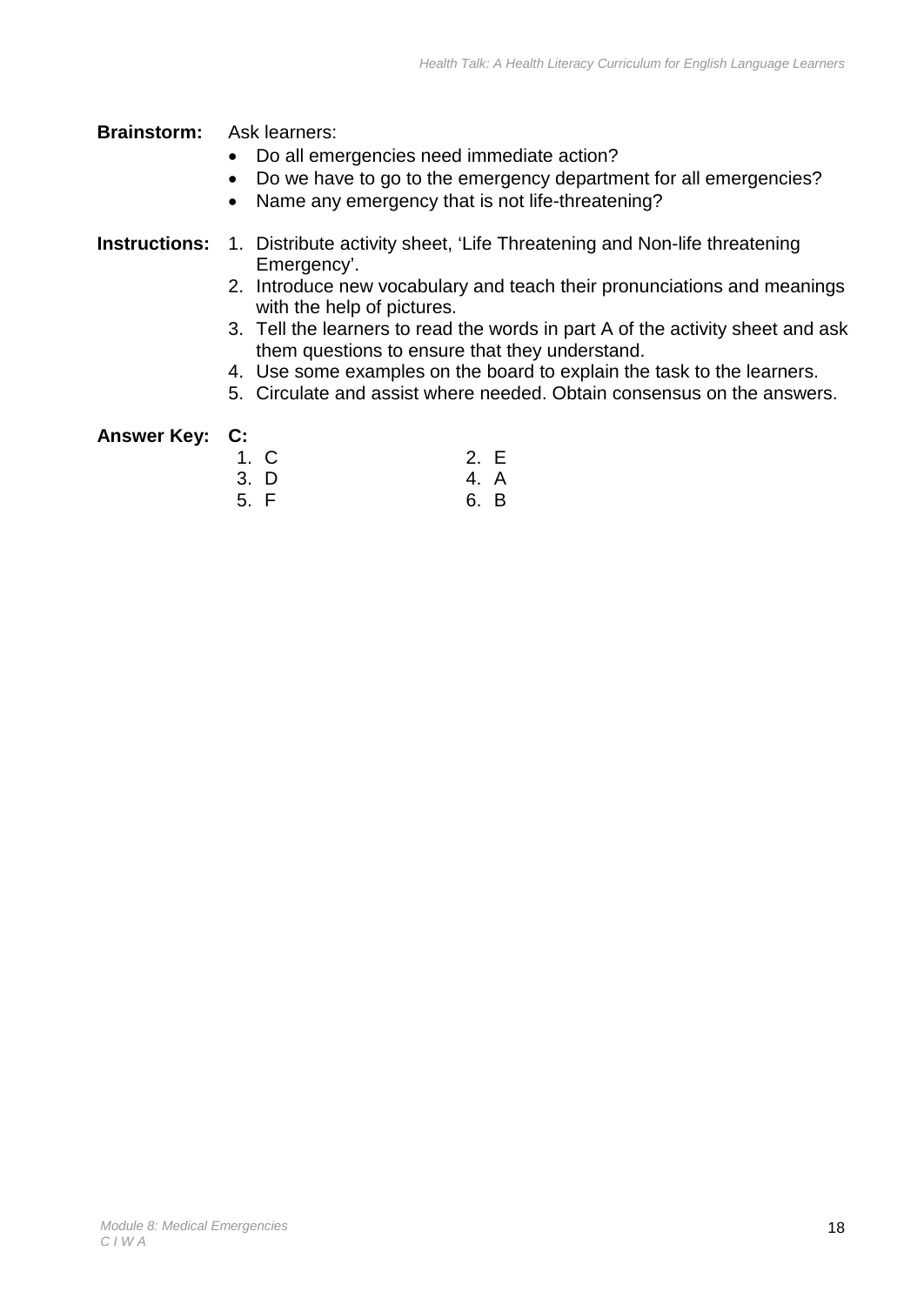## Activity – Life Threatening and Non-life Threatening Emergency

#### Read.

#### Emergency:

A situation that requires quick attention or action (someone needs help fast) is called an emergency. For example if there is a bad car accident or a fire.

## Life threatening Emergency:

An emergency is when someone's life is in danger. For example if some has a heart attack.

## Non-life threatening Emergency:

An emergency is when someone's life is not in danger. But, you cannot wait long without help. For example if someone has a broken bone.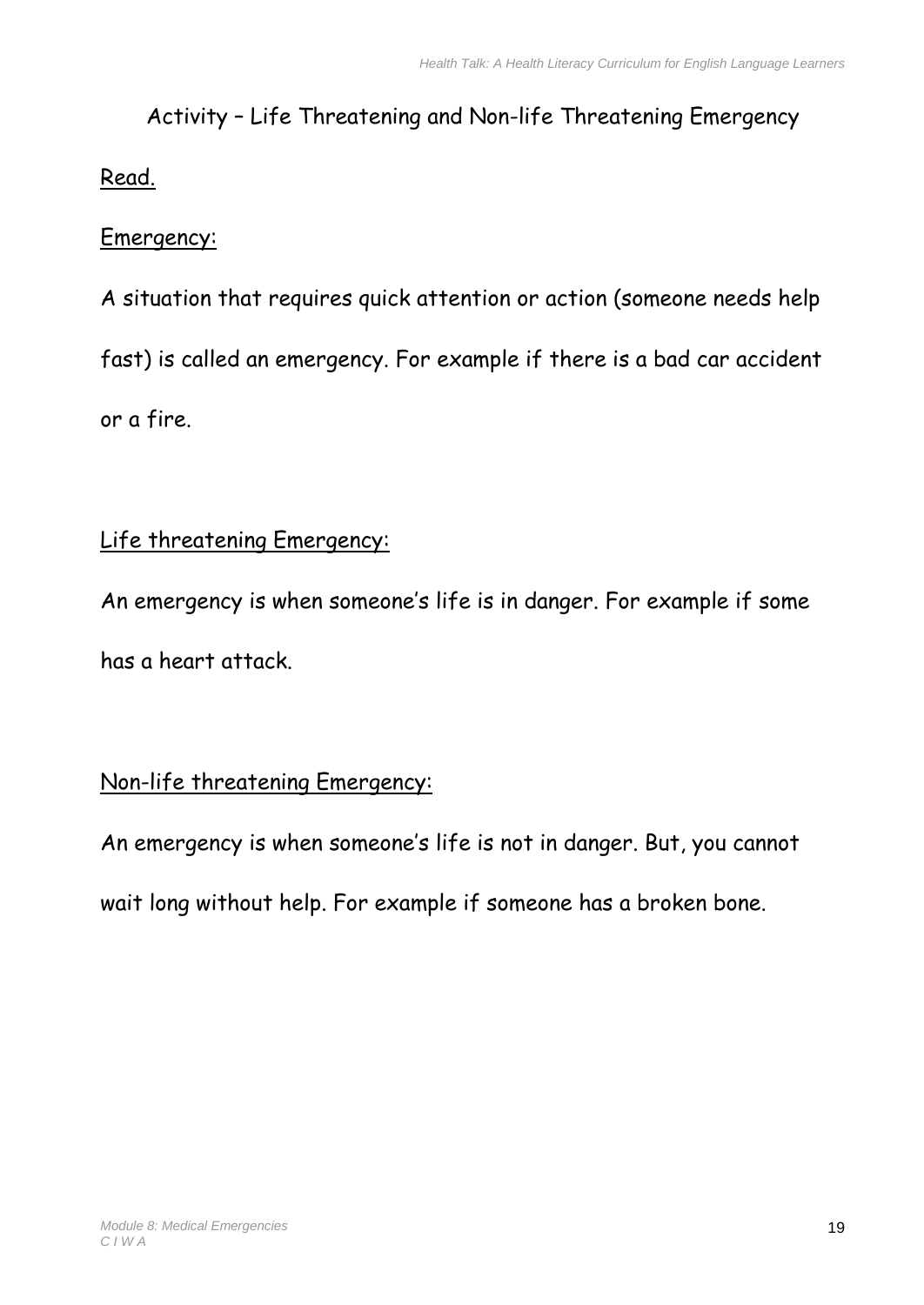## Activity – Life threatening and non-life threatening Emergency

#### A. Which are life threatening or non-life threatening emergencies?

| Emergency                                     | Life        | Non-life    |
|-----------------------------------------------|-------------|-------------|
|                                               | threatening | threatening |
| a) Sever chest pain for over 2 minutes        |             |             |
| b) Stroke                                     |             |             |
| c) Labour - childbirth                        |             |             |
| d) Poisoning                                  |             |             |
| e) Drug overdose                              |             |             |
| f) Broken bones                               |             |             |
| g) Drowning                                   |             |             |
| h) Difficulty in breathing                    |             |             |
| i) Burns                                      |             |             |
| j) Vomiting and diarrhea that doesn't<br>stop |             |             |
| k) Fever over 38 degrees                      |             |             |

#### B. Discuss with your class what do you think is life threatening and why?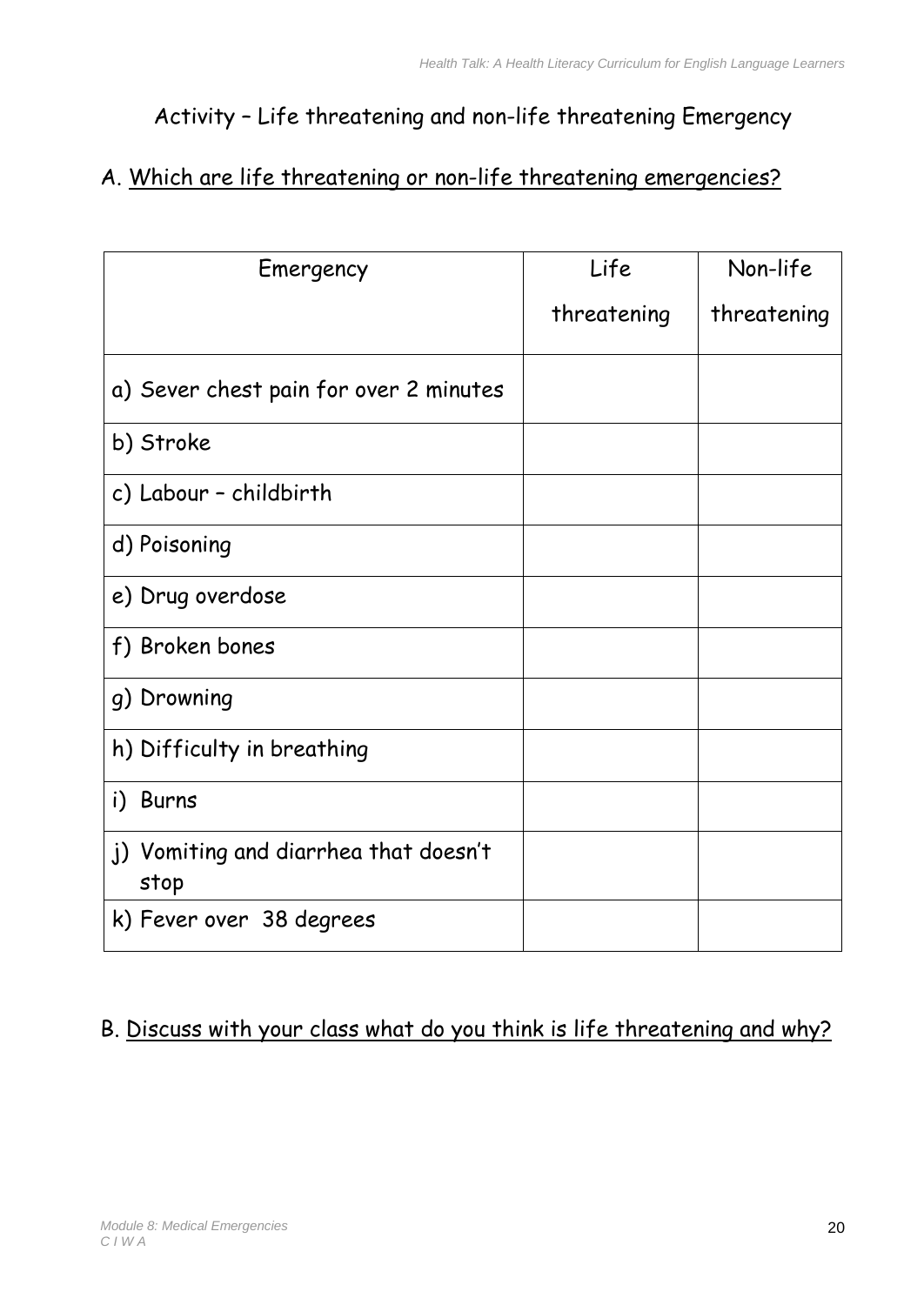## Activity – Life Threatening and Non-life Threatening Emergency

C. Match the pictures to the sentences. Only write the alphabets.



7 months pregnant Feeling contractions every 10 minutes





A B C Very bad toothache Cannot eat



D E F Rash and itch Cannot breath well 38 degrees Celsius



Broken arm



fever

 $\overline{\phantom{a}}$ 

- 1. Go to urgent care.
- 2. Go to emergency.
- 3. Go to the family doctor.
- 4. Call Health Link Alberta for advice.
- 5. Call the family doctor if the fever does not go down.
- 6. Call the dentist or go to a dental clinic.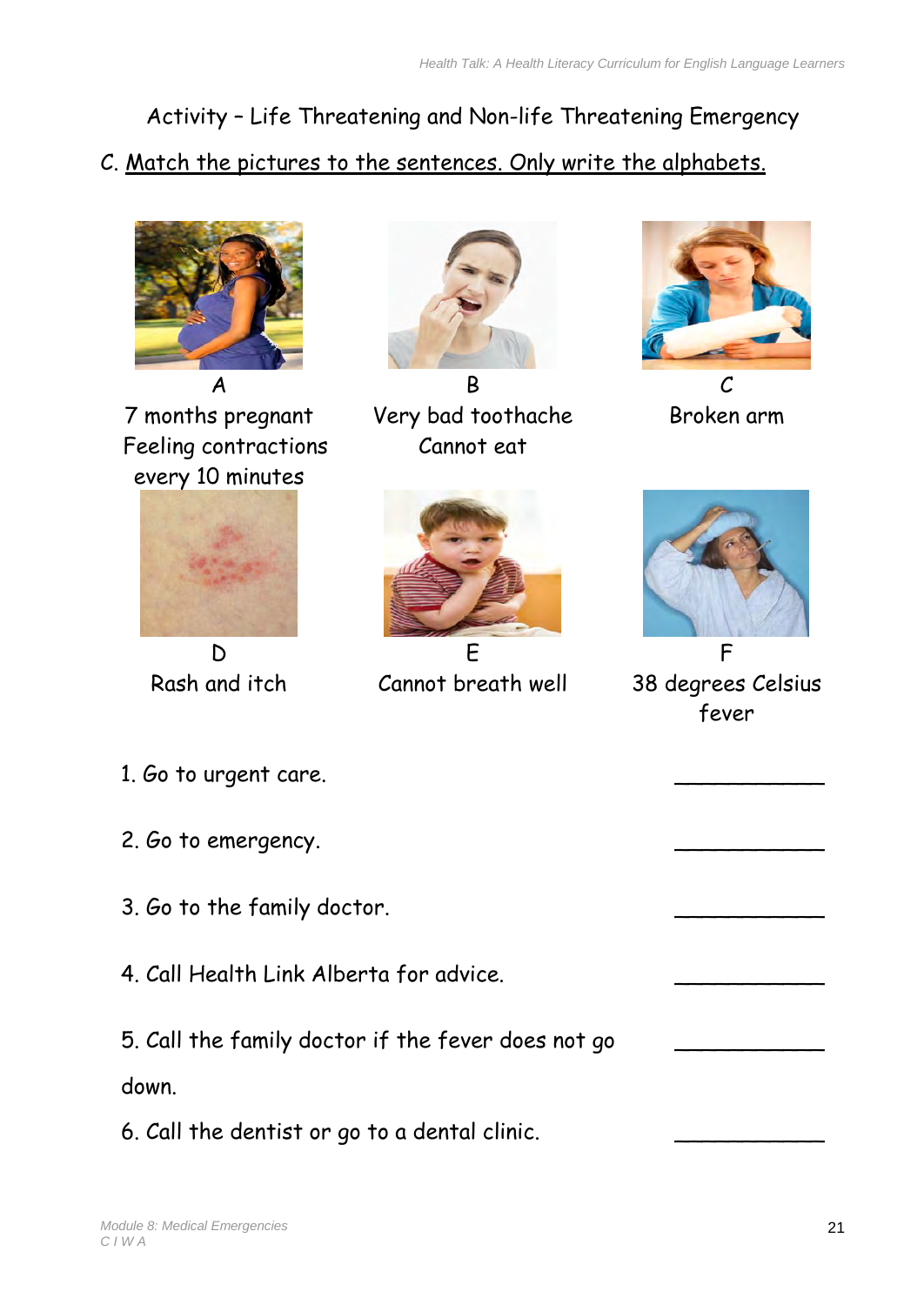#### <span id="page-23-0"></span>**Preparing for an Emergency**

#### Facilitator's Notes

**Level:** Pre-benchmark, CLB 1, CLB 2 **Time:** 30-40 minutes

**Targeted Language Skills:** reading, writing

**Objective:** To prepare learners for an emergency.

**Materials:** • Copy of activity sheet (one per learner)

- Pencils and erasers
- **Vocabulary:** dentist, poison, urgent

**Information:** A medical emergency is a health situation that needs attention quickly.

It is important to know the difference between medical emergencies and non-emergencies. For example, if you have the flu (illness that affects breathing or stomach) it is not an emergency; if you have a heart attack (the heart gets damaged/ hurt) it is an emergency.

If you do not have an emergency, call Health Link Alberta or use home treatments and over-the-counter medicines (the medicines you can get without a doctor's note). If the problem continues, you should visit your doctor or a walk-in clinic.

You can call Health Link Alberta 24 hours a day, 7 days a week.

- Calgary phone 403-943-5465
- Edmonton phone 780-408-5465
- Province wide phone 1-866-408-5465 (toll free)

Instructions for Calling Health Link

Dial the Health Link number.

You will get a recording that says:

"You have reached Health Link Alberta. If this is a medical emergency hang up and dial 911. Otherwise please stay on the line…"

"For information on health services press 1 If you have symptoms press 2 to speak to a nurse"

If you need an interpreter say: "I speak \_ (your language) \_; I speak \_\_\_\_\_\_\_\_\_\_\_; I speak

\_\_\_\_\_\_\_\_\_\_\_\_" Repeat three times.

Wait for the interpreter to come on line (say hello).

If you speak Mandarin you can call 403-943-1554 for Health Link Alberta in your language.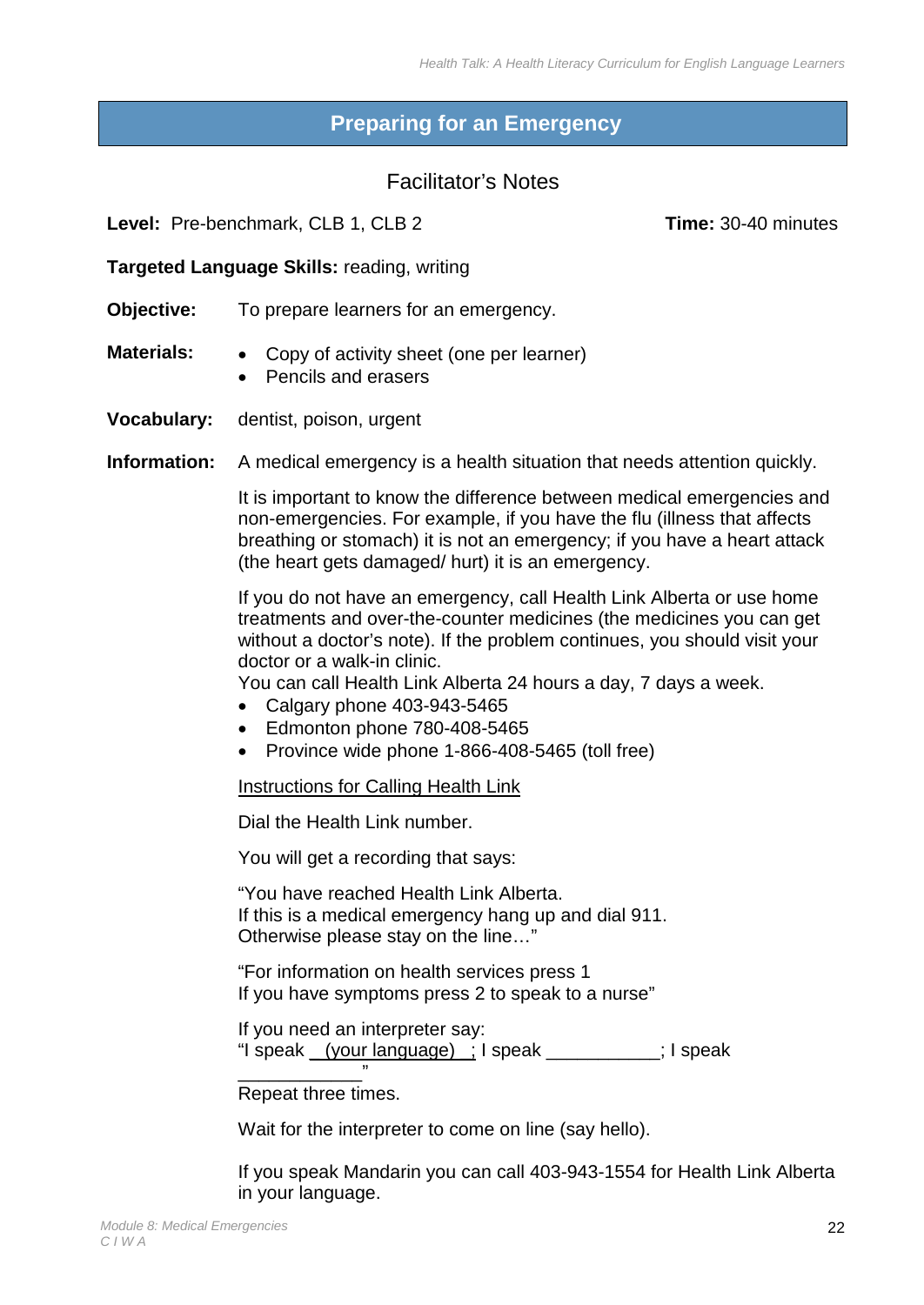If you speak Cantonese you can call 403-943-1556 for Health Link Alberta in your language.

People with a life-threatening emergency (when someone's life is in danger; they could die) should dial 911 or go to the emergency at the nearest hospital. When dialling 911 you can ask for an interpreter (a person who speaks your language) so that you can easily talk to the operator.

If you are hurt but it is not life threatening, you should go to an urgent care center. You go to an urgent care centre if you have bad and sudden health problems that a doctor should see the same day. Nurses, doctors, and other health care providers (people who take care of your health like doctors, nurses and lab attendants) help you in urgent care centres. Urgent Care Centres are not in hospitals. There are two urgent care centres in Calgary. These are the Sheldon Chumir Health Centre and the South Calgary Health Centre. At urgent care centres they will help the sickest people first. This is called a triage system. A nurse decides how sick a person is. If there are people who are sicker than you, you will have to wait.

Other numbers that you should have on hand are:

- Your family doctor
- Your dentist
- Poison Control (Calgary) 403 944 1414 (Alberta toll-free) 1 800 332 1414
- Non-emergency Police (Calgary) 403 266 1234 (Edmonton) 780 423 4567

#### **Brainstorm:** Ask learners:

- Do you remember the telephone number of your family doctor or dentist?
- Do you have them written somewhere near your phone?
- **Instructions:** 1. Tell the learners that it is important to have information about themselves, the nearby medical facilities, their family doctor, and their dentist readily available for the eventuality of any emergency.
	- 2. Distribute activity sheet, 'Preparing for Emergency'.
	- 3. Write down the key words on the board and teach their pronunciations and meanings.
	- 4. Tell the learners that if they have an emergency, it is helpful for them and anyone who has come to help them. Tell them to tape the information on or near their telephone.
	- 5. Ask the learners to fill in the information in the table. Circulate and assist where needed.
	- 6. Ask the learners to tape this information on or near their home telephone.
- **Extension:** Bring White Pages/ Yellow pages and have learners look up the phone numbers.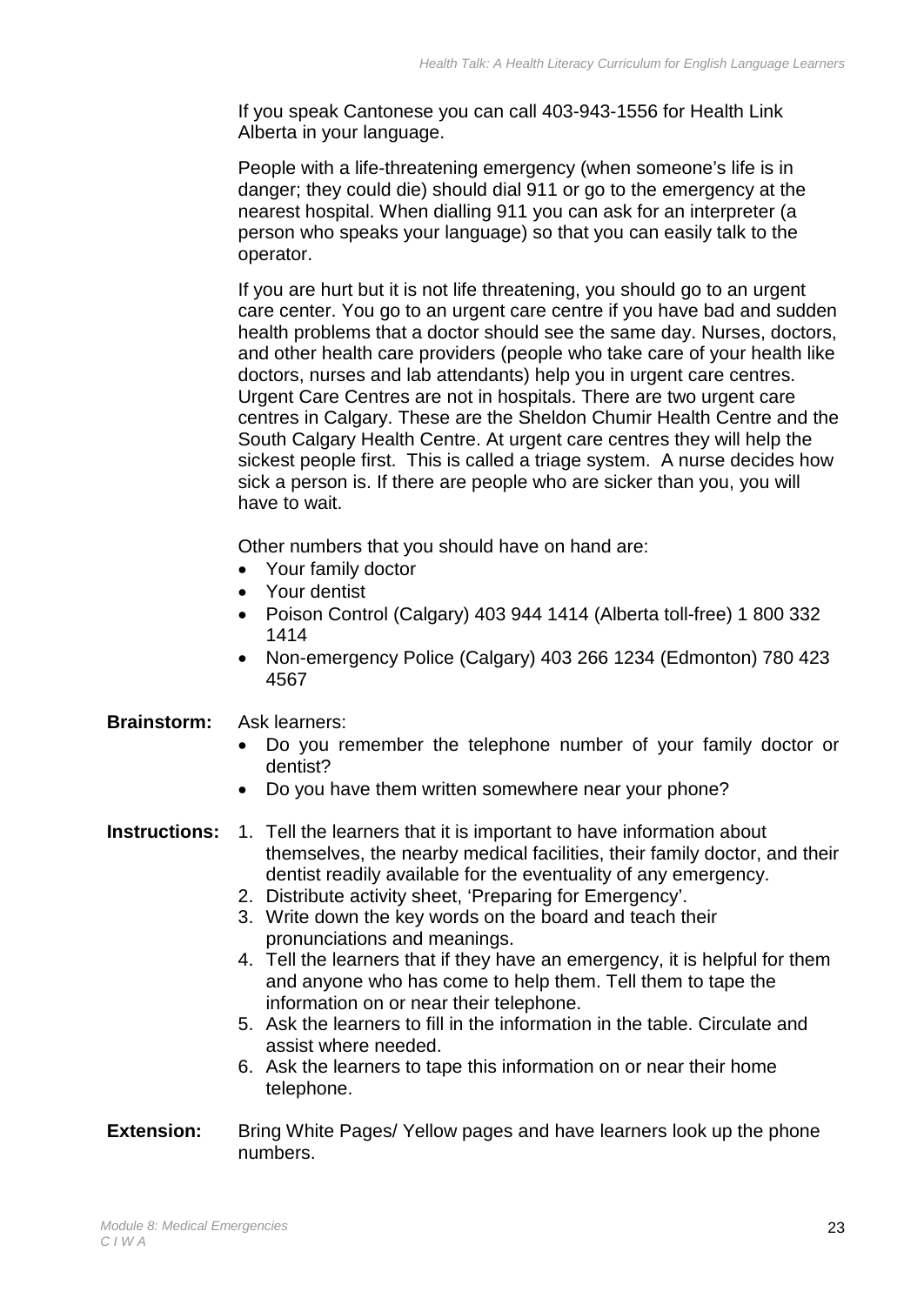## Activity: Preparing for an Emergency

## Write your information in the table below.

## To call for Help Dial 911 – Police, Fire, and Ambulance

| Phone number  |        |
|---------------|--------|
| Address       |        |
| Family doctor | Name:  |
|               | Phone: |
| Dentist       | Name:  |
|               | Phone: |

#### Other important numbers

| Health Link Alberta                                  | 403 943 5465<br>(toll-free: 1 866 408 5465) |
|------------------------------------------------------|---------------------------------------------|
| Poison Control                                       | 403 944 1414                                |
| Walk-in Clinic                                       |                                             |
| Non-emergency Police                                 | 403 266 1234                                |
| Urgent Care Center<br>(Sheldon Chumir Health Centre) | 403 955 6200                                |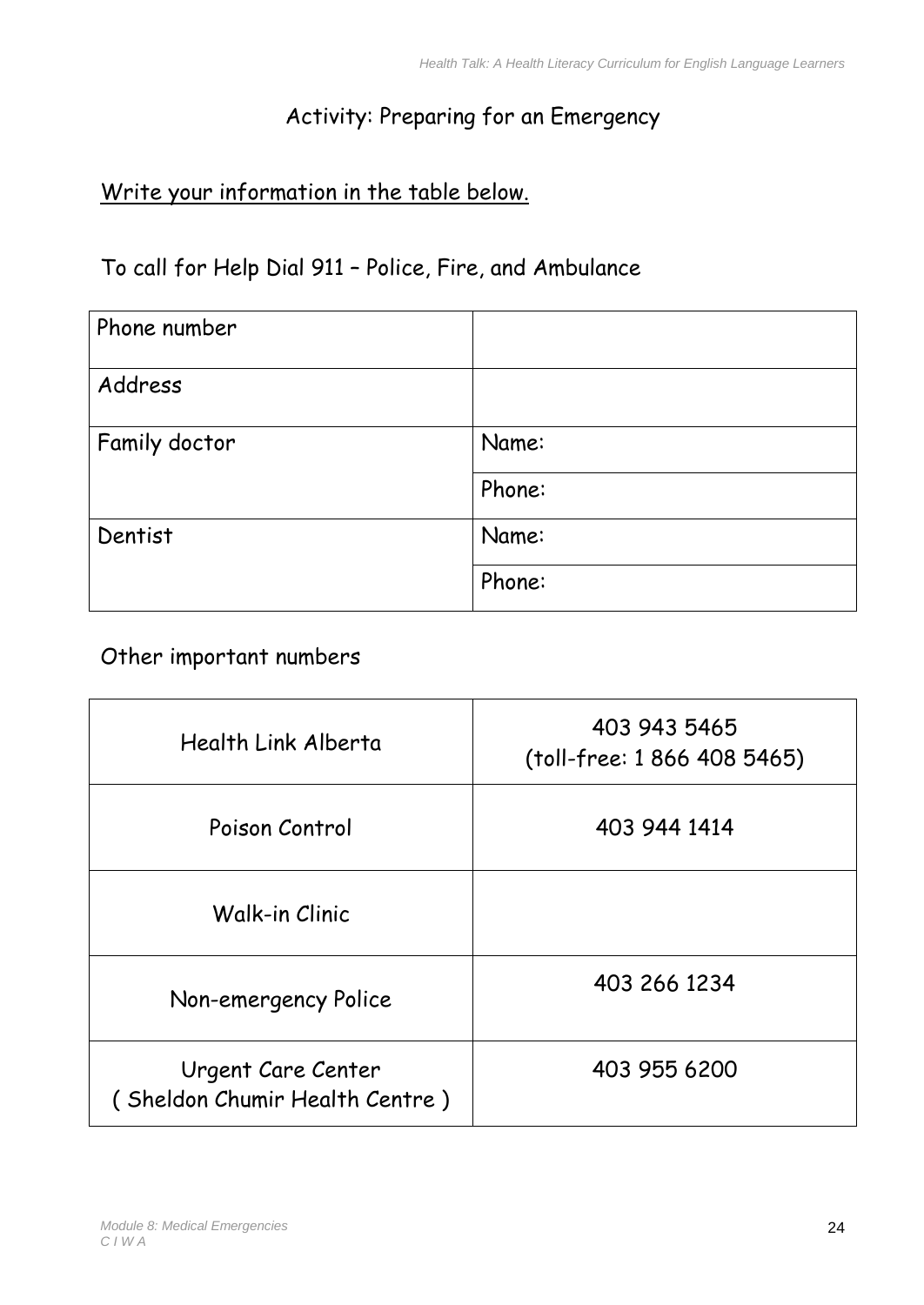#### **What to do in an Emergency**

#### Facilitator's Notes

<span id="page-26-0"></span>**Level:** CLB 1, CLB 2 **Time:** 30-40 minutes

**Targeted Language Skills:** reading, writing

**Objective:** To prepare learners for a medical emergency.

- **Materials:**  Copy of activity sheet (one per learner)
	- Pencils and erasers
- **Vocabulary:** blanket, paramedics, immediate, unconscious, victim, paramedics, life threatening
- **Information:** A medical emergency is a health situation that needs attention quickly (when someone's life is in danger; they could die).

It is important to know the difference between medical emergencies and non-emergencies. For example, if you have the flu (illness that affects breathing or stomach) it is not an emergency; if you have a heart attack (the heart gets damaged/ hurt) it is an emergency.

You should call 911 for an ambulance if someone:

- Is bleeding a lot and it will not stop
- Will not wake up
- Cannot move
- Is in a lot of pain
- Does not seem to be breathing
- Is very sick: fever (high body temperature; very hot), vomiting (throwing up), diarrhea (runny poop)

You should call 911 if:

- Moving the sick or hurt person can cause them to get hurt more
- The distance to the hospital or traffic makes it hard to get there

In an emergency:

- You should not move someone who:
	- o has been hurt in a car accident
	- o had a serious fall
	- o is unconscious (will not wake up or has fainted)
- If the person is in danger of getting hurt more then you should move them. For example, if something can fall on them you should move them.
- You should not give the hurt or sick person anything to eat or drink
- You should put a blanket or a warm coat on the person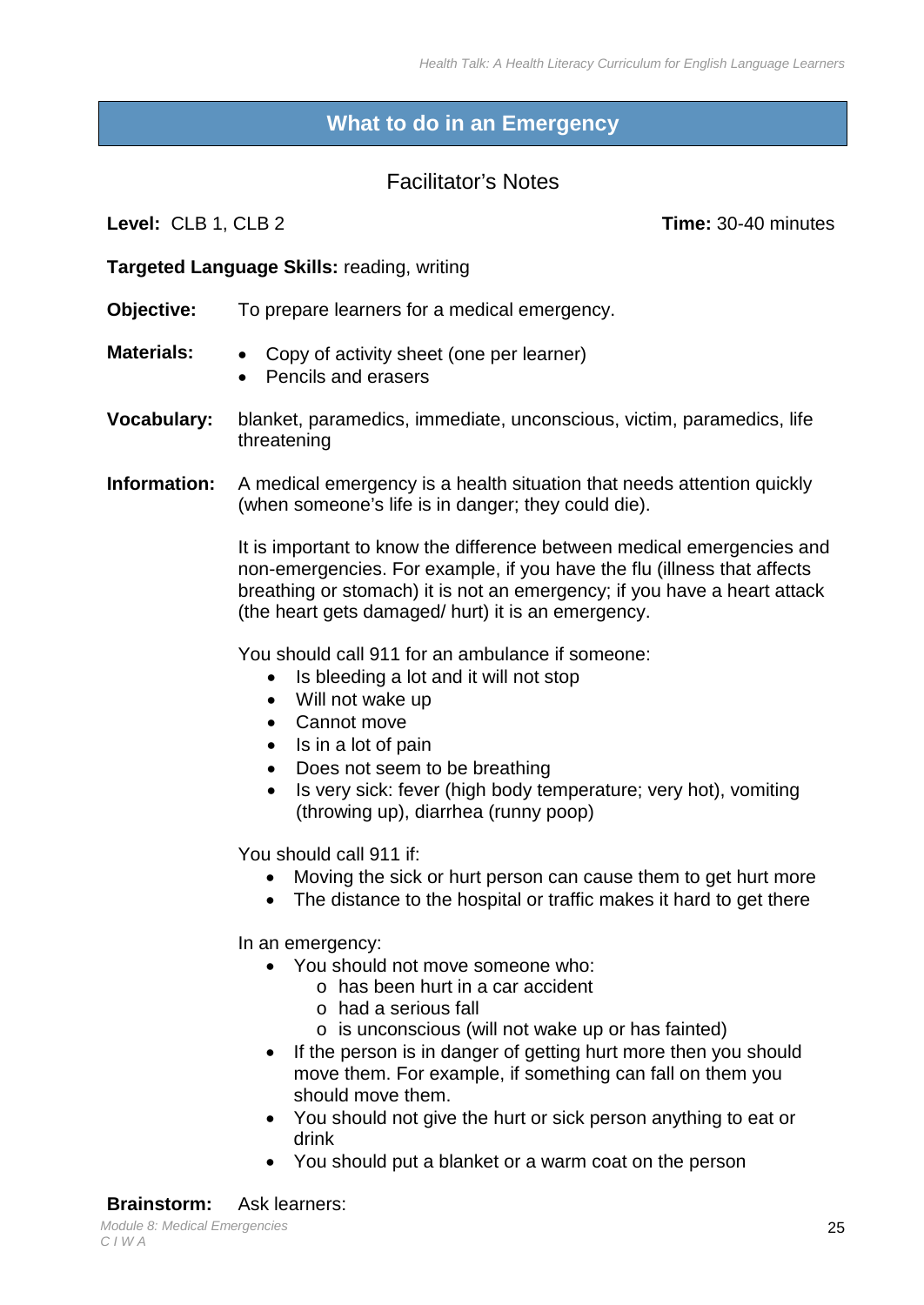- Have you ever helped someone in an emergency?
- What did you do?
- Is it okay to give them something to eat or drink?

#### **Instructions:** 1. Write the new words on the board and explain their meaning with the help of pictures from the visual glossary.

- 2. Distribute reading, 'What to do in an Emergency'.
- 3. Allow time for learners to read the passage.
- 4. Distribute the activity sheet, 'What to do in an Emergency'. Instruct learners on how to do the activity with the help of examples.
- 5. Circulate to assist and explain where needed. Obtain class consensus on answers.

| <b>Answer Key:</b> A: |    |      |      |
|-----------------------|----|------|------|
|                       |    | 1. F | 2. T |
|                       |    | 3. T |      |
|                       | B: |      |      |
|                       |    | 1. T | 2. F |
|                       |    | 3. T |      |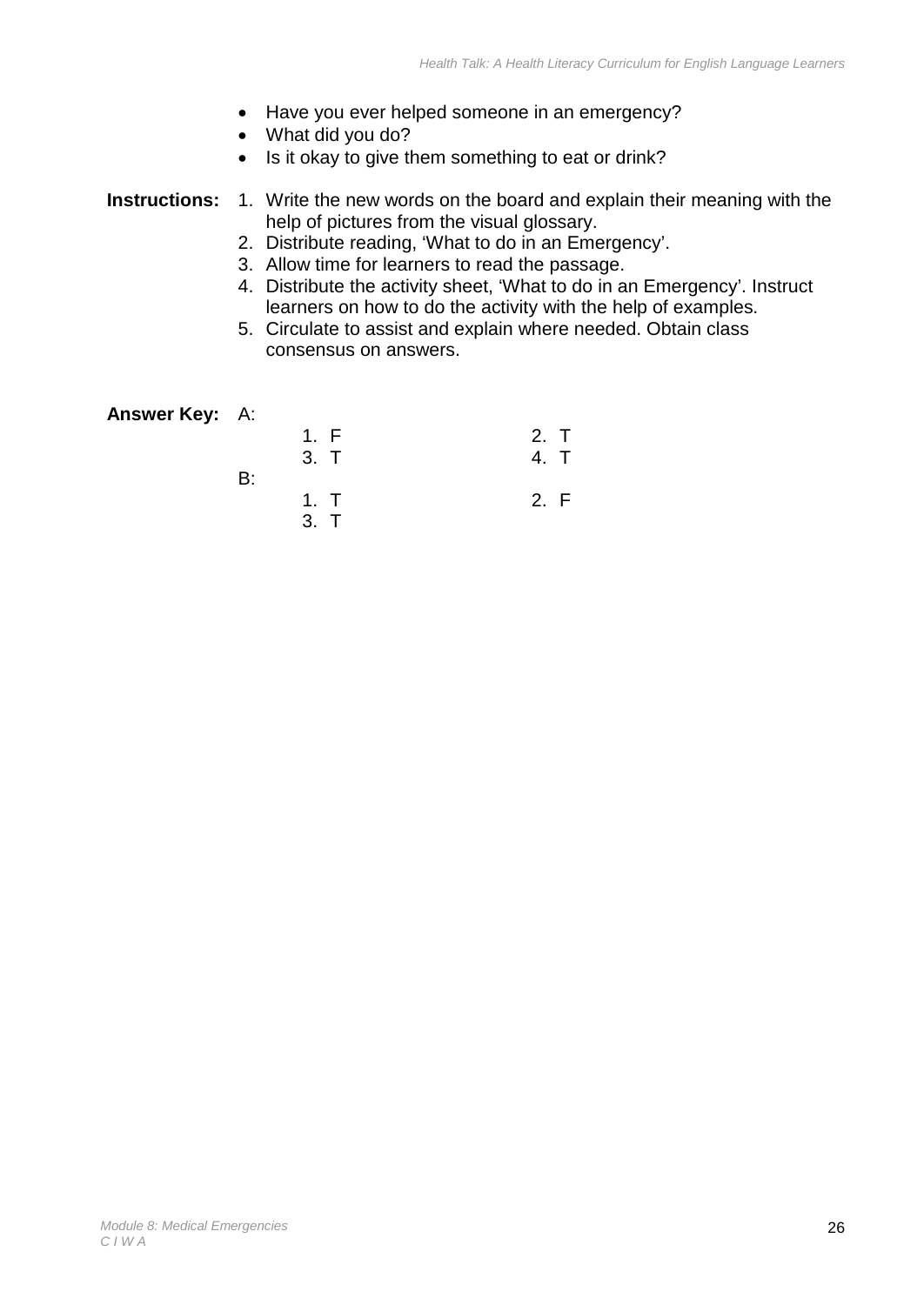## What to do in an Emergency – Vocabulary

## Match the columns.

Blanket

Paramedics

Unconscious

Injury/ hurt

Life-threatening











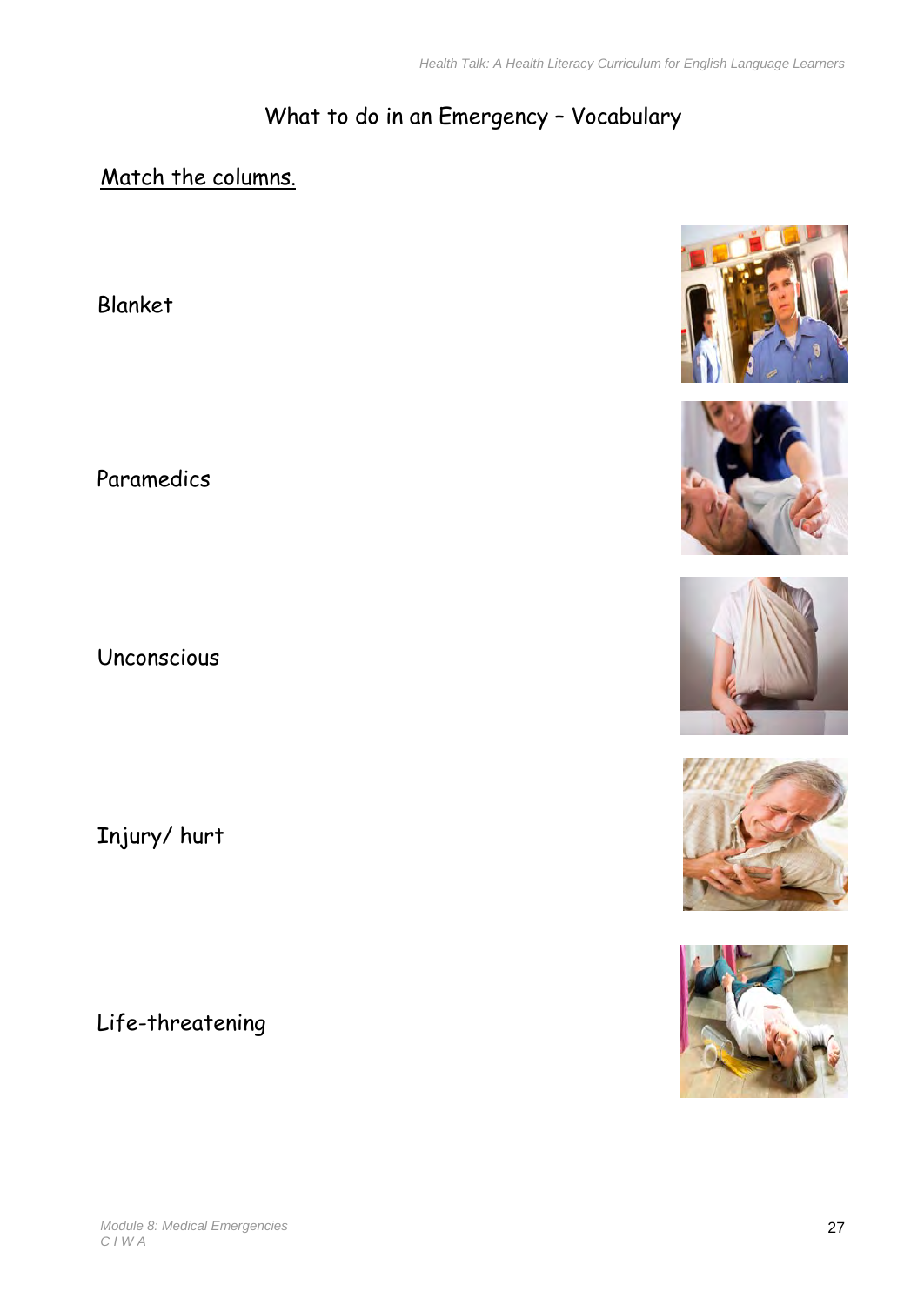#### Reading: What to do in an Emergency

#### Read the information below.

#### **You should call an ambulance when:**

- The person is life threatening
- Moving the person can cause more injury
- The distance to the hospital or traffic makes it hard to get there
- The person needs the special skills of paramedics

#### **What to do in an Emergency:**

- Do not move an unconscious person
- Do not move a person if he had a car accident or serious fall
- Move him if there is a chance of more injury
- Do not give the hurt person anything to eat or drink
- Put a blanket on the hurt person

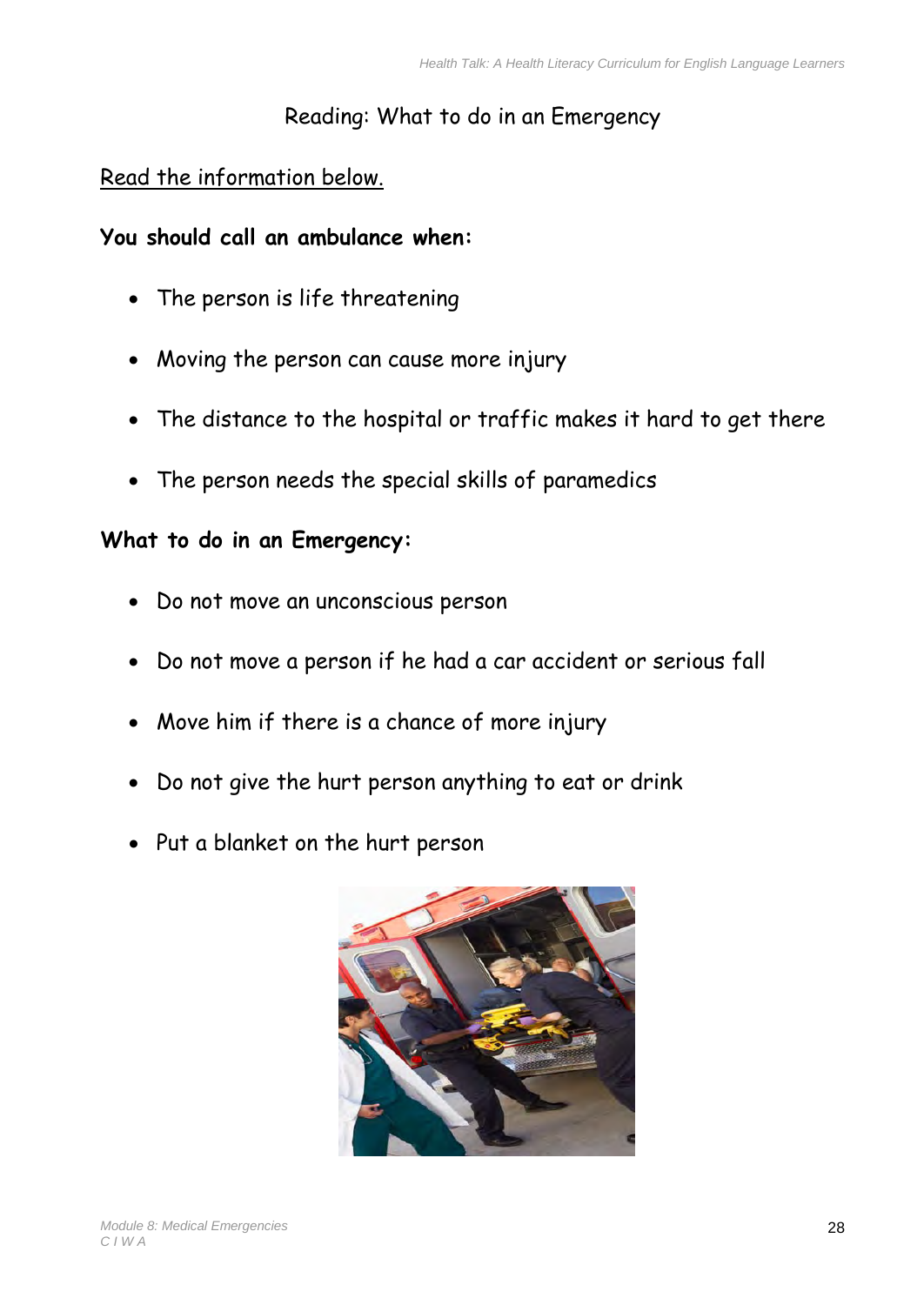#### Activity: What to do in an Emergency

#### Mark as True or False.

A. You should call an ambulance when:

|                                                             | True | False |
|-------------------------------------------------------------|------|-------|
| 1. The condition of the person is non-life threatening.     |      |       |
| 2. Moving the person can cause more injury.                 |      |       |
| 3. The distance to the hospital or traffic makes it hard to |      |       |
| get there                                                   |      |       |
| 4. Someone needs the special skills of paramedics.          |      |       |

# B. What to do in an Emergency True False 1. Do not move anyone who had a car accident, serious fall or is unconscious. Move him if there is a chance of more injury. 2. Always give the hurt person something to eat or drink. 3. Put a blanket on the hurt person.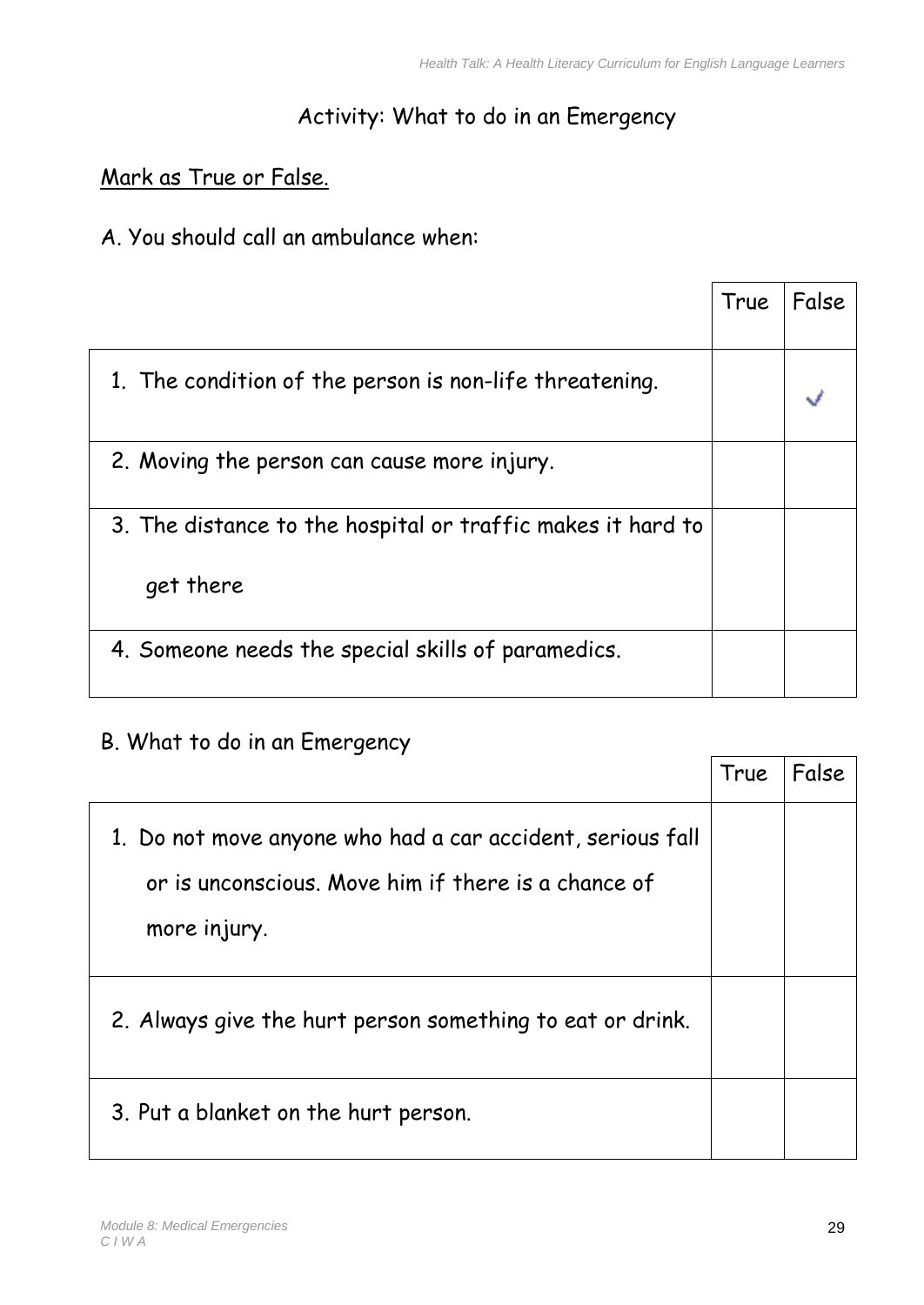#### <span id="page-31-0"></span>**The Ambulance Bill**

#### Facilitator's Notes

**Level:** Pre-benchmark, CLB 1, CLB 2 **Time:** 40-60 minutes

**Targeted Language Skills:** listening, speaking, reading, writing

- **Objective:** To familiarize learners with the fact their Alberta Personal Health Card does not cover the cost of an ambulance.
- **Materials:** Copy of activity sheet (one per learner)
	- Pencils and erasers
- **Vocabulary:** medicine, poison, 911, ambulance, doctor

**Information:** The Alberta Personal Health Card does not pay the cost of an ambulance. An ambulance costs \$310.25. You do not have to pay right away. If you have Alberta Blue Cross (insurance), you only have to pay a small amount (\$50). If you have insurance through work, it might pay. If you are on income support/ social assistance (do not have a lot of money, government gives you money), you do not have to pay.

> You can buy extra insurance such as Alberta Blue Cross for the medical help that your Alberta Personal Health Card does not pay for, like an ambulance. Insurance means you pay a small amount of money each month to help pay for big medical costs that you may have.

> The Government of Alberta gives low rates of health insurance for people who do not have enough money. For more information, you can call: 403-234-9666 in Calgary 1-800-661-6995 for other parts of Alberta You should call 911 for an ambulance if someone:

- Is bleeding a lot and it will not stop
- Will not wake up
- Cannot move
- Is in a lot of pain
- Does not seem to be breathing
- Is very sick: fever (high body temperature; very hot), vomiting (throwing up), diarrhea (runny poop)

You should call 911 if:

- Moving the sick or hurt person can cause them to get hurt more
- The distance to the hospital or traffic makes it hard to get there

In an emergency:

- You should not move someone who:
	- o has been hurt in a car accident
	- o had a serious fall
	- o is unconscious (will not wake up or has fainted)
	- If the person is in danger of getting hurt more then you should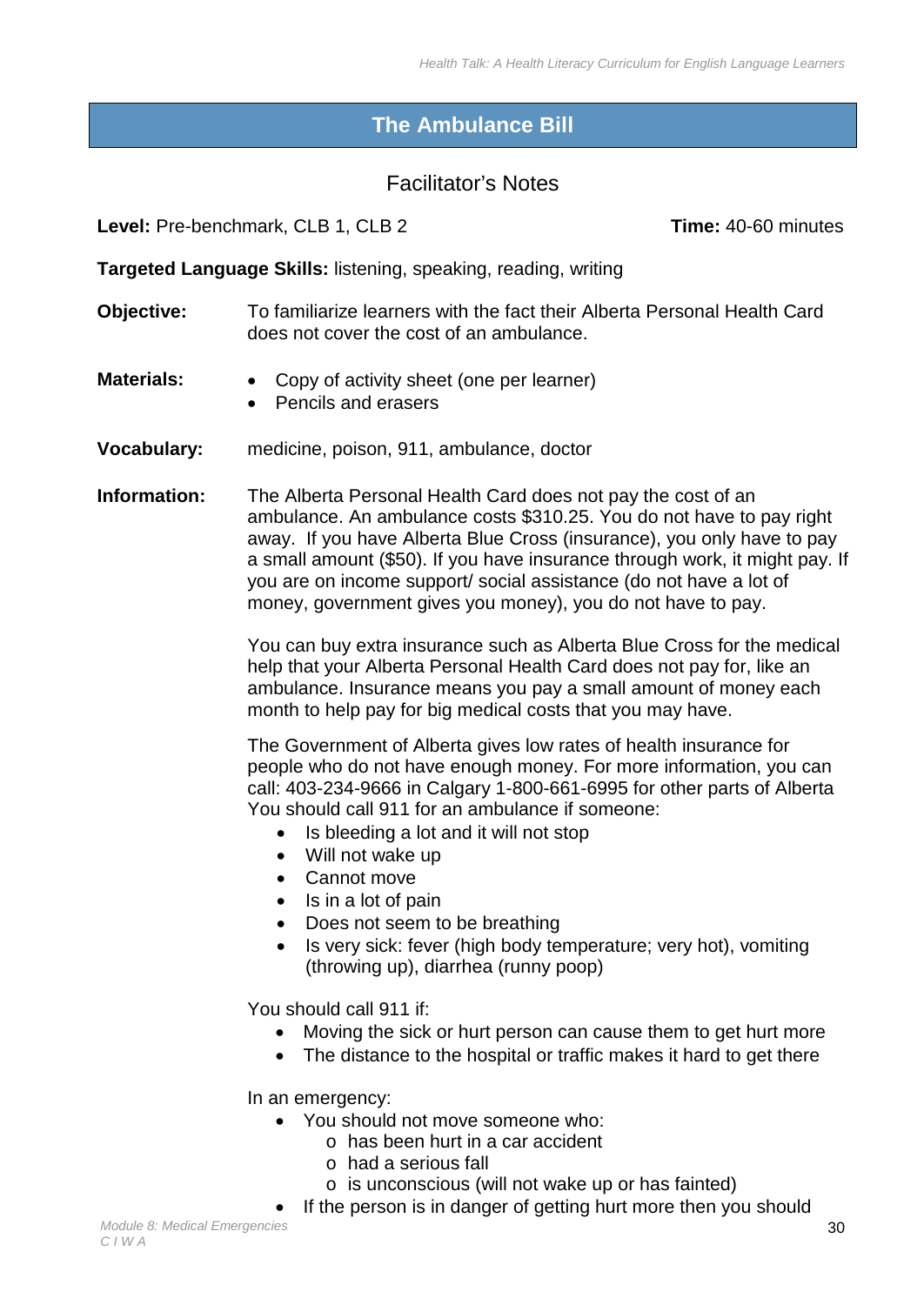move them. For example, if something can fall on them you should move them.

- You should not give the hurt or sick person anything to eat or drink
- You should put a blanket or a warm coat on the person

#### **Brainstorm:** Ask learners:

- Have you ever had to call an ambulance?
- Did you pay the ambulance bill?
- Is ambulance bill covered under your Alberta Personal Health Card?

#### **Instructions:** 1. Distribute activity sheet, 'The Ambulance Bill'.

- 2. Discuss the contents of the pictures and the situation depicted.
- 3. Tell the learners that if they call an ambulance, they have to pay for it. However, it is not necessary to do that immediately, and they can pay later.
- Method 1:
	- 1. Cut the strip story, shuffle, and give one set to each learner.
	- 2. Ask the learners to find a suitable sentence for each story.
	- 3. Have them copy the sentences on their lined sheets.

#### Method 2:

- 1. Discuss each picture individually in a way that guides the learners towards the theme of the activity.
- 2. Ask questions to elicit specific information about the situation in the pictures and keep aligning the learners to the activity objectives.
- 3. Using general and specific questions, elicit from the learners a story about the situation. Write the story on the board.
- 4. Ask the learners to copy the story onto their activity sheets and take turns reading the story to their partners.
- 5. Read the story aloud with the class several times and emphasize that they have to pay for calling an ambulance.
- **Answer Key:** Sample story: Roop was feeling unwell. She called 911. An ambulance came and took her to the hospital. The paramedics helped her when she was in the ambulance. Roop received an ambulance bill for \$310.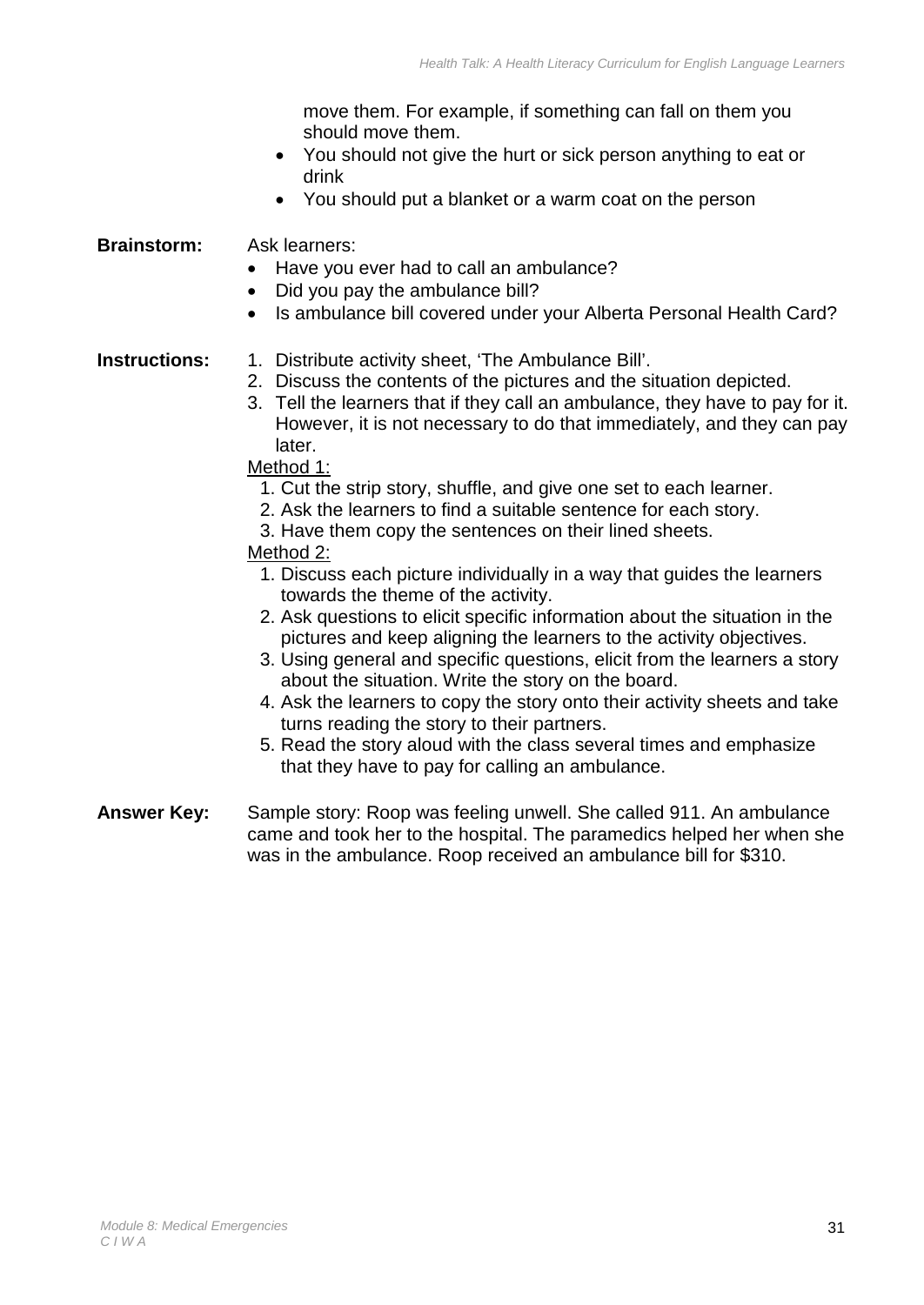## Activity: The Ambulance Bill

## Match the columns.

Medicine

Poison

Ambulance

Doctor

Paramedics









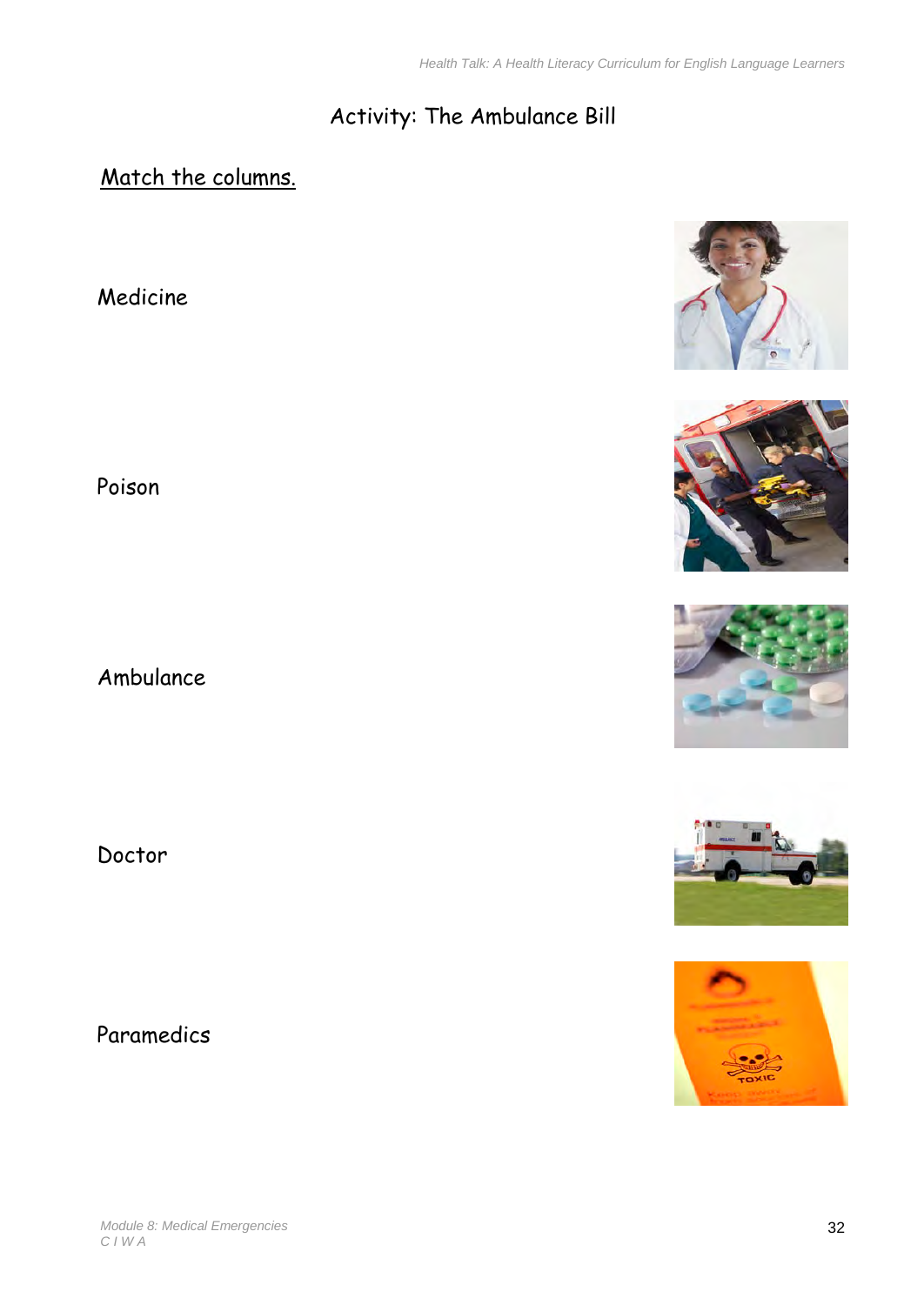## Activity: The Ambulance Bill

## Tell a story about the pictures with the rest of the class.

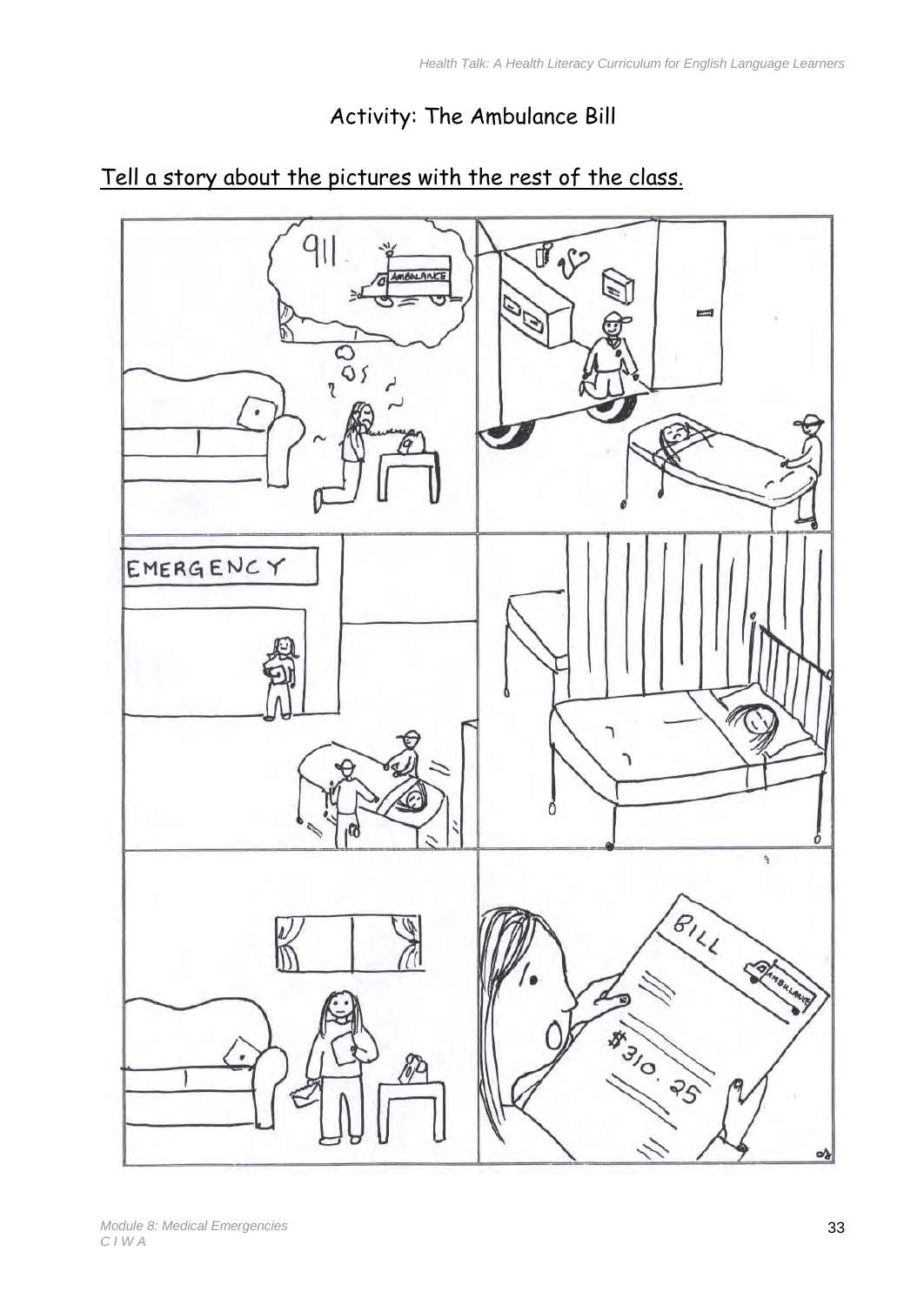| Activity: The Ambulance Bill                              |
|-----------------------------------------------------------|
| Strip story:                                              |
| 1. Roop was feeling unwell.                               |
|                                                           |
| 3. She called 911.                                        |
|                                                           |
| 4. An ambulance came and took her to the hospital.        |
| 5. The paramedics took her into the emergency department. |
| 6. She spent a night in the hospital.                     |
| 7. Roop got an ambulance bill of \$310.                   |

----------------------------------------------------------------------------------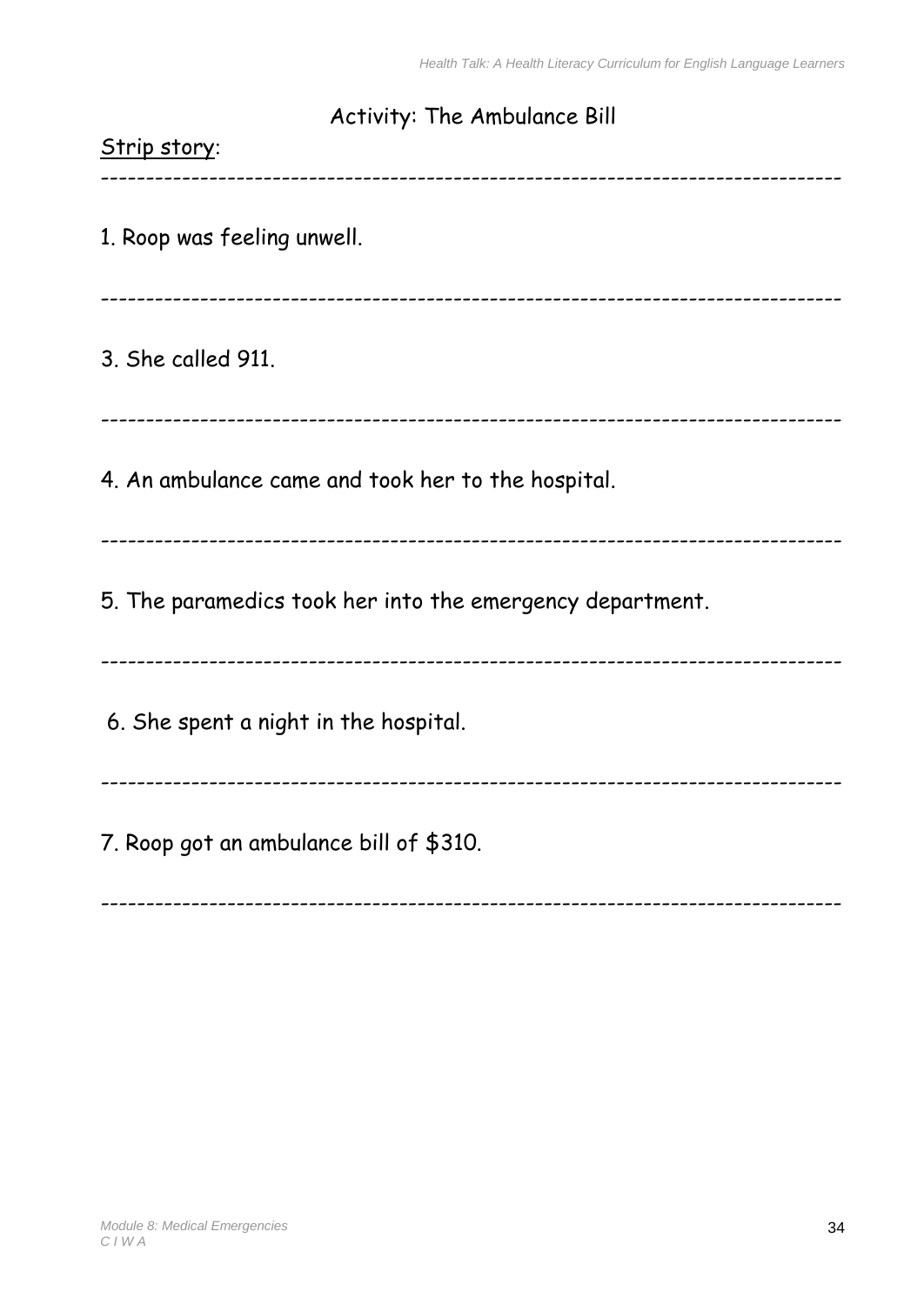Health Talk: A Health Literacy Curriculum for English Language Learners

## Activity: The Ambulance Bill

## Copy the story from the board.

|  |  |  | - |
|--|--|--|---|
|  |  |  |   |
|  |  |  |   |
|  |  |  |   |
|  |  |  |   |
|  |  |  |   |
|  |  |  |   |
|  |  |  |   |
|  |  |  |   |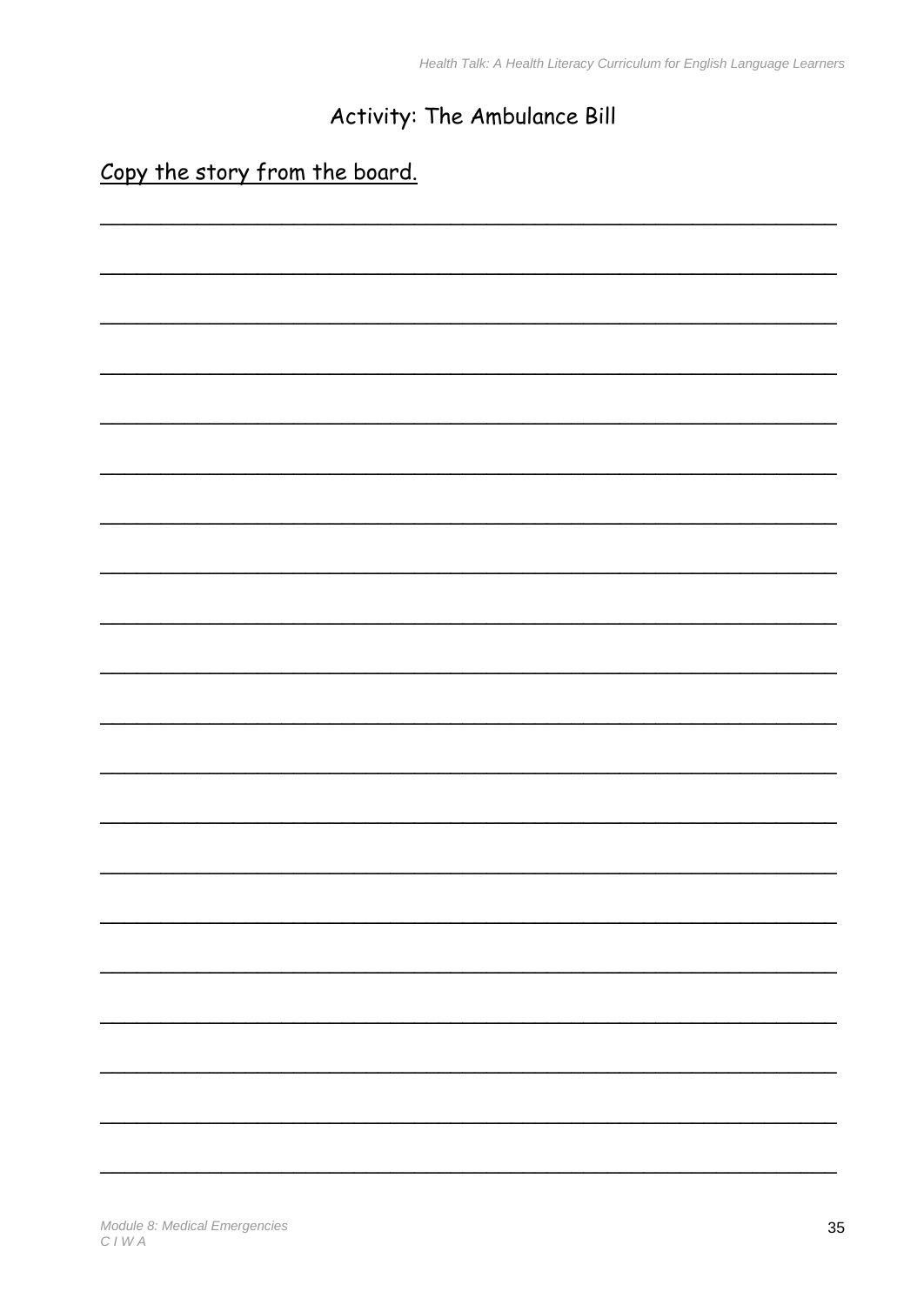## **Calling 911**

#### Facilitator's Notes

<span id="page-37-0"></span>**Level:** Pre-benchmark, CLB 1, CLB 2 **Time:** 45 minutes

**Targeted Language Skills:** listening, speaking

- **Objective:** To familiarize learners with the fact their Alberta Personal Health Card does not cover the cost of an ambulance.
- **Materials:**  Copy of activity sheet (one per learner)
	- Pencils and erasers
	- Pictures from visual glossary
- **Vocabulary:** stairs, conscious, unconscious, breathing, interpreter, severe
- **Information:** A medical emergency is a health situation that needs attention quickly (when someone's life is in danger; they could die).

It is important to know what a medical emergency is and what is not an emergency. For example, if you have the flu (illness that affects breathing or stomach) it is not an emergency; if you have a heart attack (the heart gets damaged/ hurt) it is an emergency.

Non-emergencies are:

- Sore throat (pain in the throat)
- Sprain (when you hurt or tear a muscle)
- Flu (illness that affects breathing and stomach)
- Cold (illness which affects nose and throat)
- Rash (redness of the skin)
- Fever (high body temperature) that goes down on its own. A high temperature is anything more than 38.4 degrees Celsius or over 100 degrees Fahrenheit)
- Toothache (pain in the tooth)

Emergencies are:

- Heart attack (the heart gets damaged/hurt)
- Stroke (a loss of consciousness caused by a break in a blood vessel in the brain)
- Poisoning/ drug overdose (to take too much medicine or a chemical)
- Heavy bleeding (bleeding that does not stop)
- Choking (cannot breath; something is stuck in their throat, like food)
- Coughing or vomiting blood (when you throw-up blood)
- Gun shot or knife wounds
- Difficulty in breathing (cannot breath well; shortness of breath)
- Vomiting that does not stop (throwing up)
- Diarrhea that does not stop (runny poop)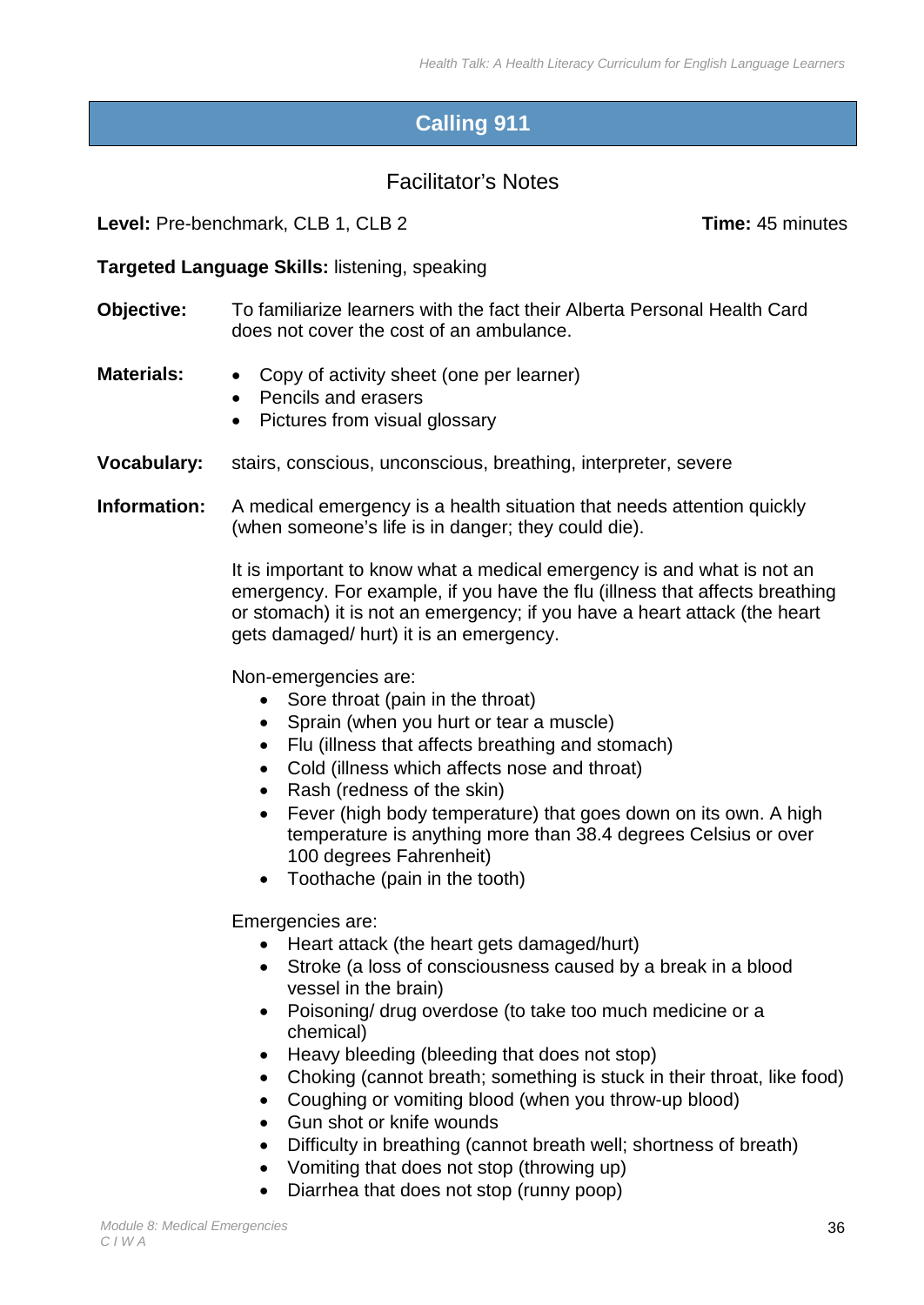- Major injury (when you are badly hurt)
- If someone has lost consciousness (not awake; unresponsive)
- Labour/childbirth (when a woman is giving birth to a child)

The Alberta Personal Health Card does not pay the cost of an ambulance. An ambulance costs \$310.25. You do not have to pay right away. If you have Alberta Blue Cross (insurance), you only have to pay a small amount (\$50). If you have insurance through work, it might pay. If you are on income support/ social assistance (do not have a lot of money, government gives you money), you do not have to pay.

You can buy extra insurance such as Alberta Blue Cross for the medical help that your Alberta Personal Health Card does not pay for, like an ambulance. Insurance means you pay a small amount of money each month to help pay for big medical costs that you may have.

The Government of Alberta gives low rates of health insurance for people who do not have enough money. For more information, you can call: 403- 234-9666 in Calgary 1-800-661-6995 for other parts of Alberta You should call 911 for an ambulance if someone:

- Is bleeding a lot and it will not stop
- Will not wake up
- Cannot move
- Is in a lot of pain
- Does not seem to be breathing
- Is very sick: fever (high body temperature; very hot), vomiting (throwing up), diarrhea (runny poop)

You should call 911 if:

- Moving the sick or hurt person can cause them to get hurt more
- The distance to the hospital or traffic makes it hard to get there

In an emergency:

- You should not move someone who:
	- o has been hurt in a car accident
	- o had a serious fall
	- o is unconscious (will not wake up or has fainted)
- If the person is in danger of getting hurt more then you should move them. For example, if something can fall on them you should move them.
- You should not give the hurt or sick person anything to eat or drink
- You should put a blanket or a warm coat on the person

#### **Brainstorm:** Ask learners:

- Has anyone called 911?
- What questions do they ask on the phone?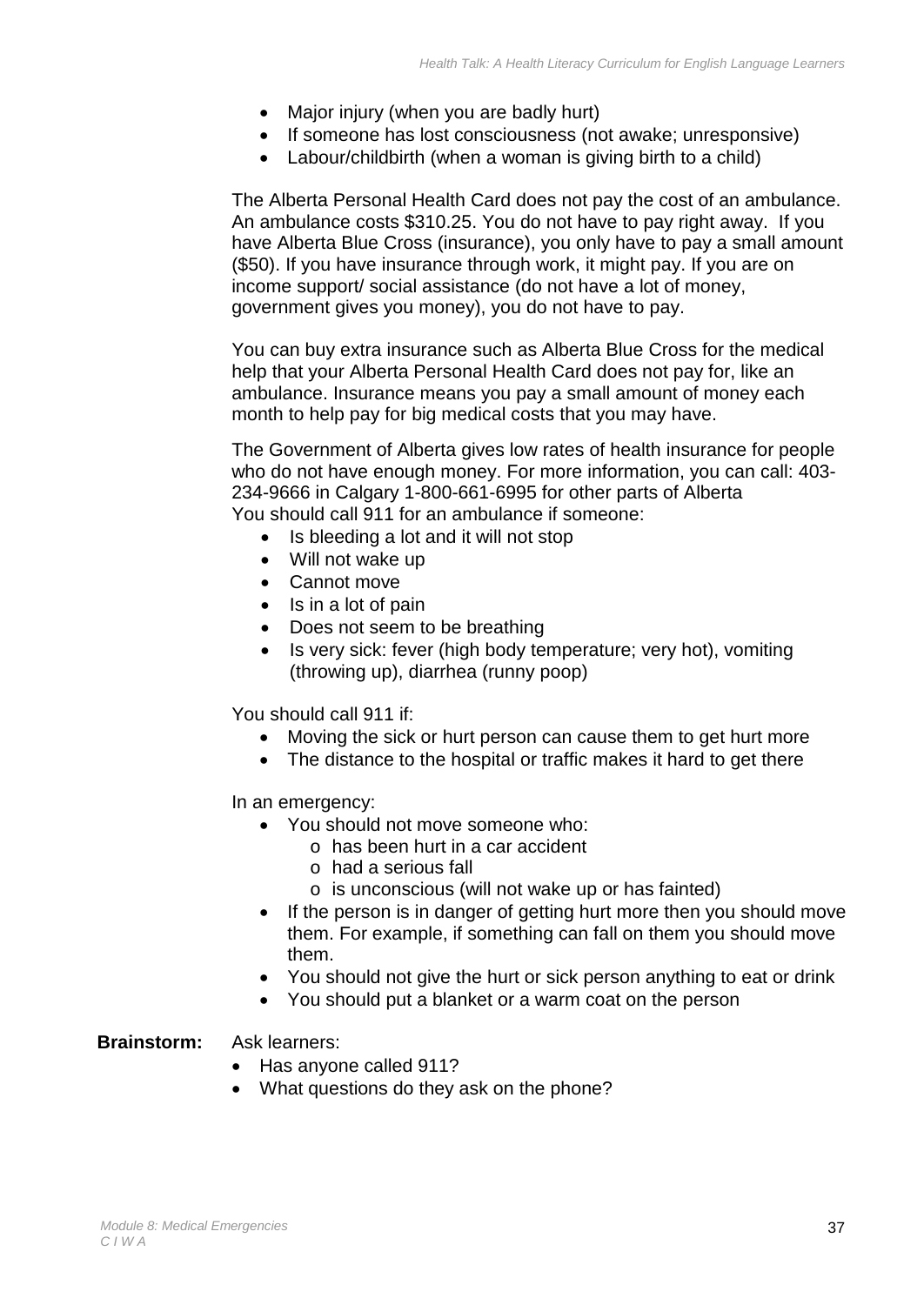- **Instructions:** 1. Introduce new vocabulary and teach their pronunciations and meanings with the help of pictures from visual glossary.
	- 2. Distribute activity sheet, 'Ken dials 911'.
	- 3. Tell the learners that they will be having practice in conversing with a 911 operator for seeking assistance in a medical emergency.
	- 4. Act as a 911 operator and ask for a volunteer to act as a person trying to contact Emergency in a medical situation.
	- 5. Check the comprehension by eliciting responses from the learners. For example, say *"What is your address?"* Learners respond by using a phrase from the activity sheet. Practice all the dialogues by asking one student at a time to respond. Keep changing the learners for each dialogue, so that all the learners get practice.
	- 6. Now form pairs, designating one as the 911 operator and the other as a person trying to contact emergency services in a medical situation. Ask them to practice several times. After sufficient practice, change the roles and ask them to repeat the exercise.
- **Extension:** Practice script by changing the type of medical emergency and the affected persons.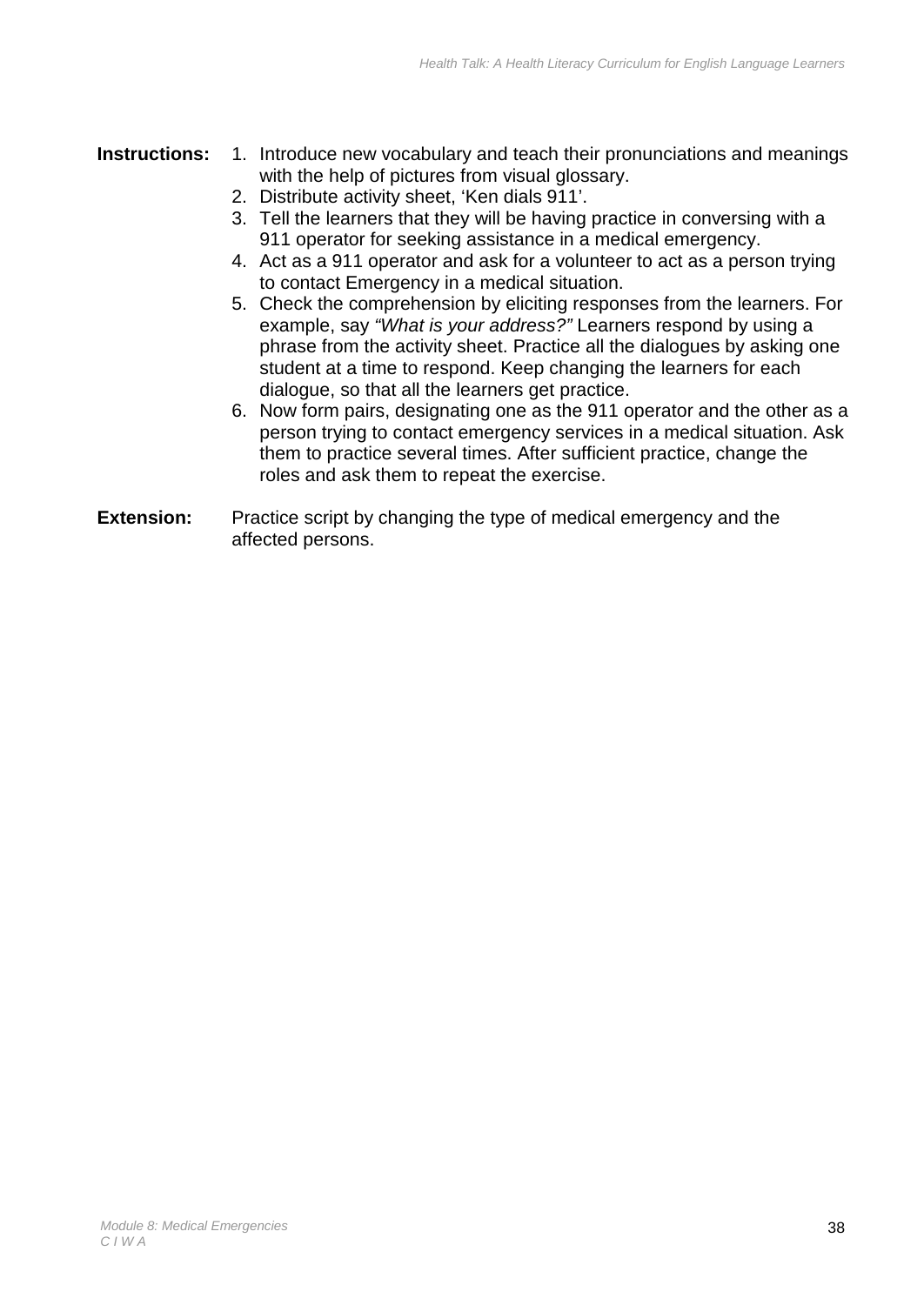## Activity: Ken dials 911

### Don has fallen down the stairs and become unconscious. His friend Ken calls 911.



## KEN DIALS 911

- 911: Police, Fire or Ambulance
- Ken: I need an ambulance.

I speak \_\_\_\_\_\_\_\_, I speak \_\_\_\_\_\_\_\_, I speak \_\_\_\_\_\_\_\_

- 911: Hello, what is your emergency?
- Ken: My friend has fallen down the stairs. He is unconscious.
- 911: Where is your friend?
- Ken: We are at 798 Elm Street SW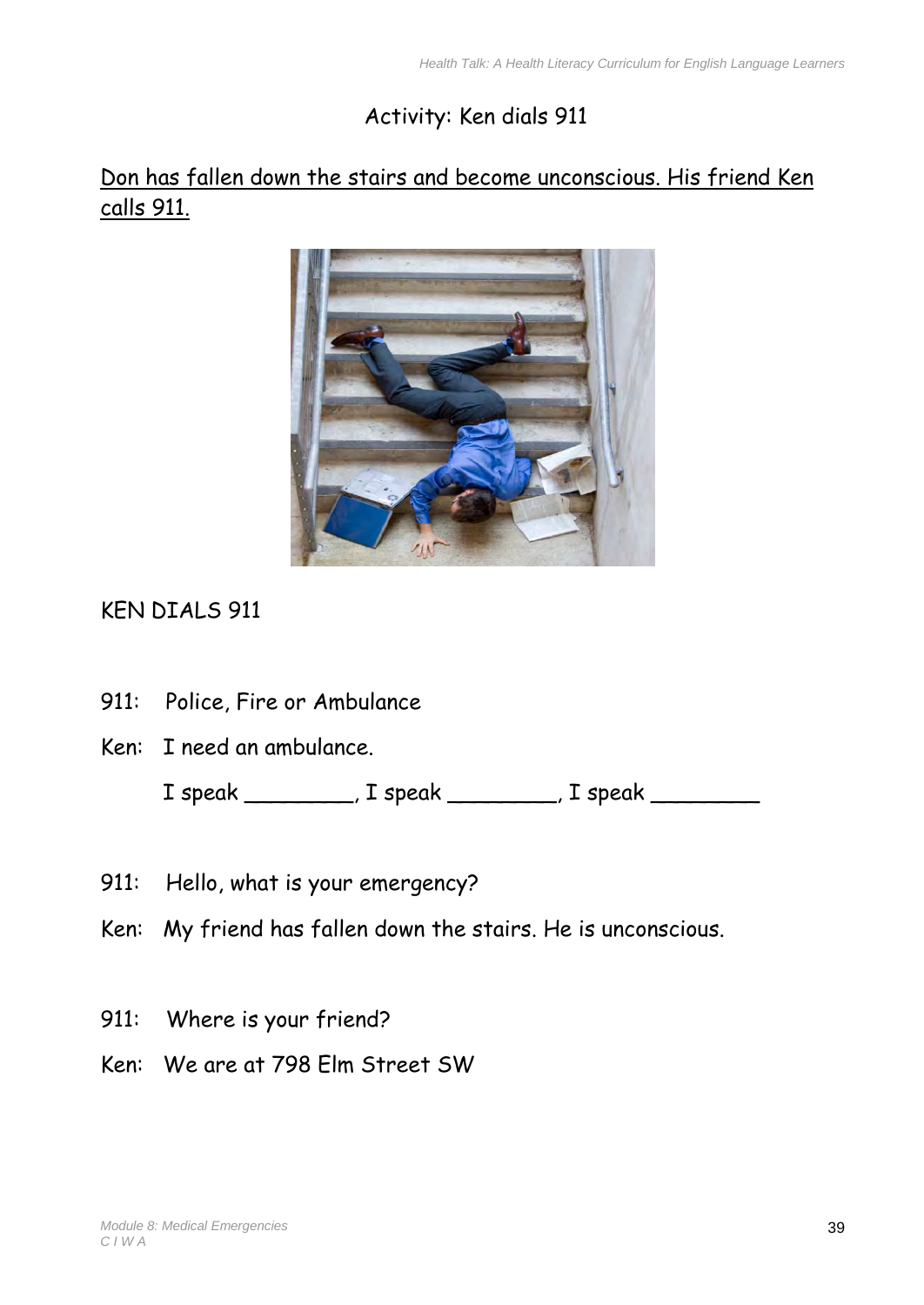## Activity: Ken dials 911

- 911: What is your name?
- Ken: My name is Ken
- 911: Is your friend breathing?
- Ken: Yes.
- 911: What is your telephone number?
- Ken: 403-248-7396
- 911: What is his age?
- Ken: He is 25.
- 911: An ambulance is coming. Please stay on the phone until the ambulance arrives.

NOTE: You can ask for an interpreter by saying 'I speak (say your language)'.

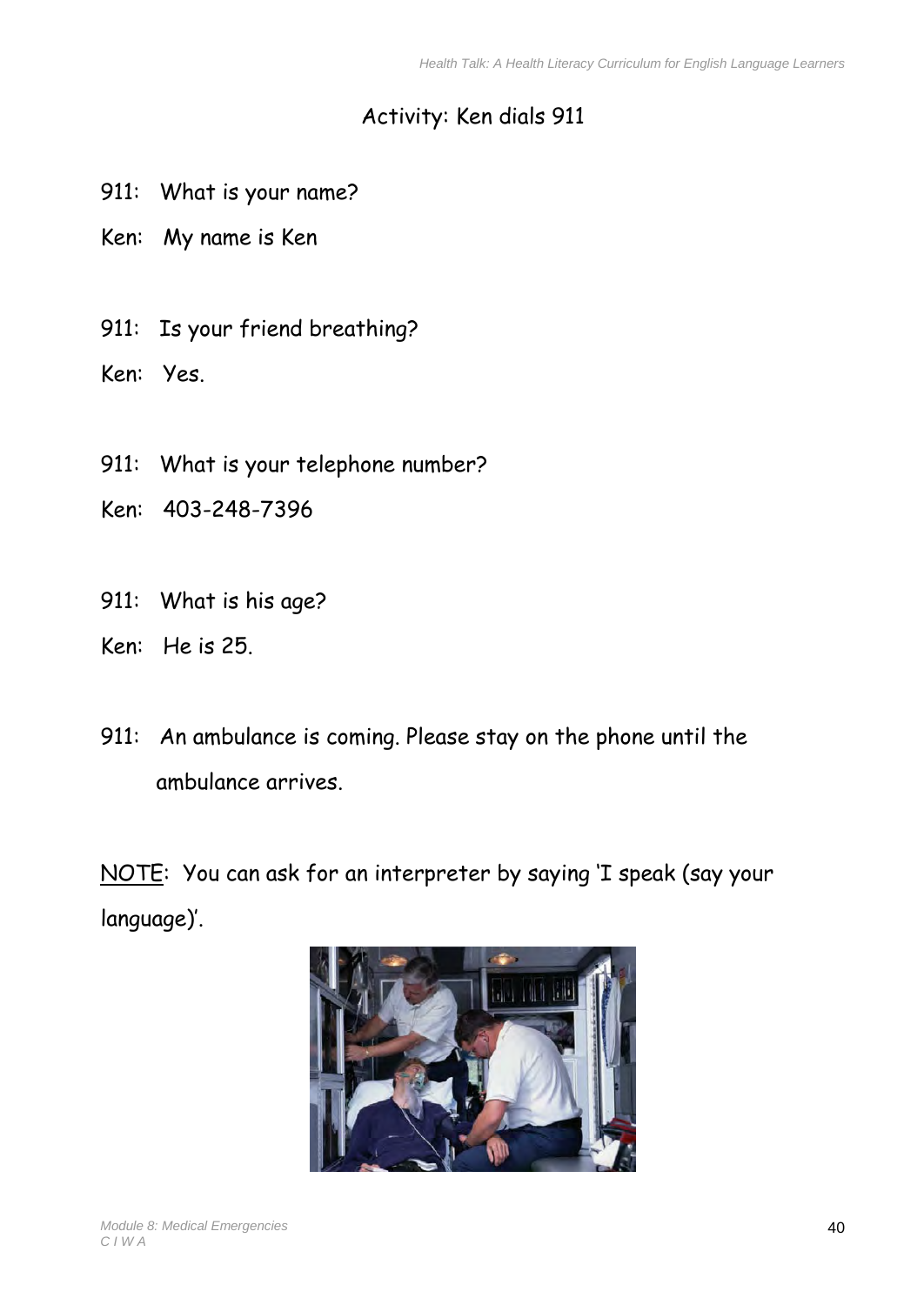### Activity: Tina dials 911

### Tina is at home with her mother who is feeling very bad chest pain for five minutes. She calls 911.



## TINA DIALS 911

- 911: Police, Fire or Ambulance
- Tina: Ambulance
- 911: What is your emergency?
- Tina: My mother has severe chest pain for five minutes.
- 911: Where is your mother?
- Tina: We are at 245-14 Street SW and our apartment number is 2510
- 911: What is your name?
- Tina: My name is Tina.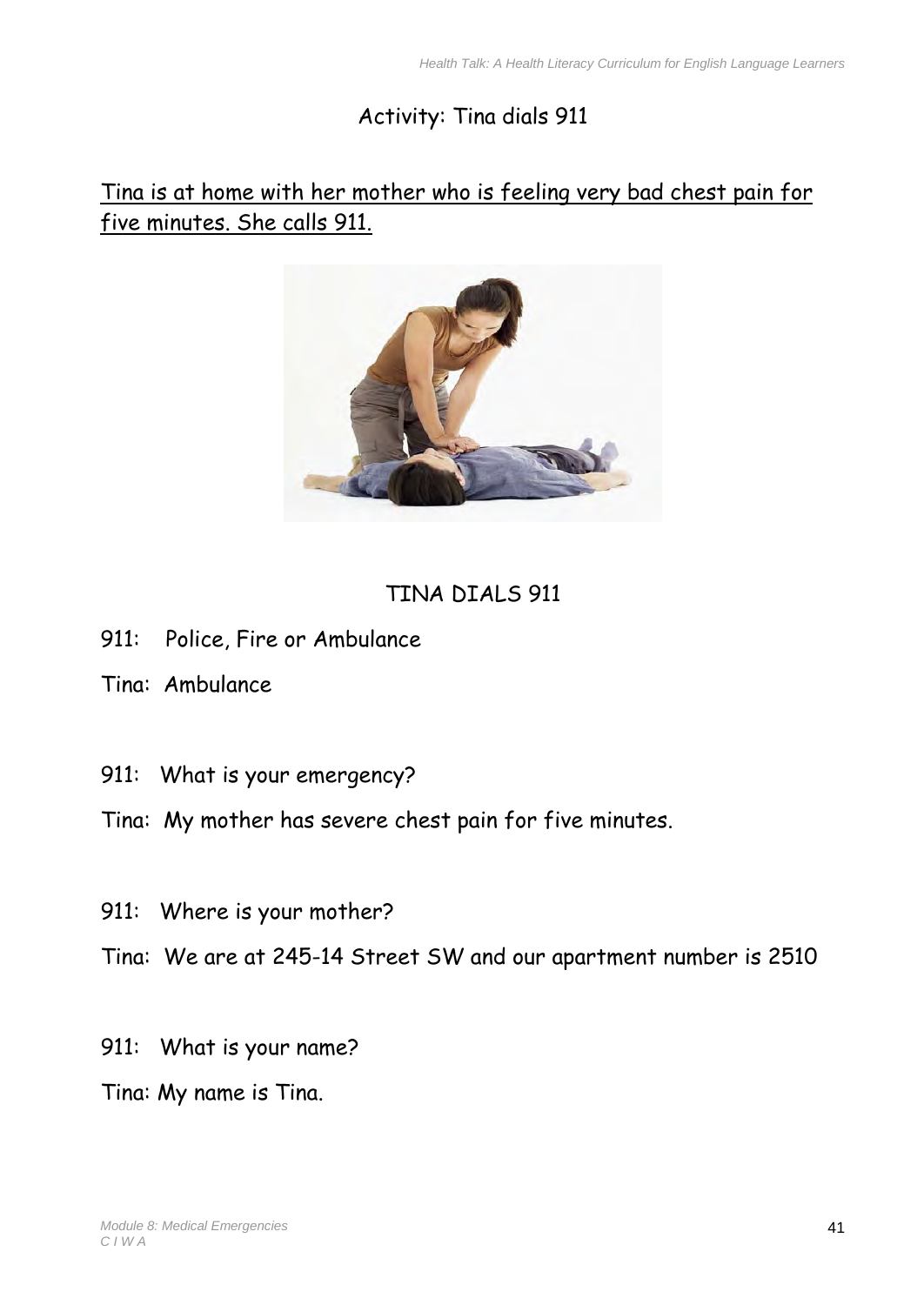## Activity: Tina dials 911

- 911: Is your mother conscious?
- Tina: Yes, but she is very weak.
- 911: What is your telephone number?
- Tina: 403-793-5917
- 911: What is her age?
- Tina: She is 58.
- 911: An ambulance is coming. Please stay on the phone until the ambulance arrives.